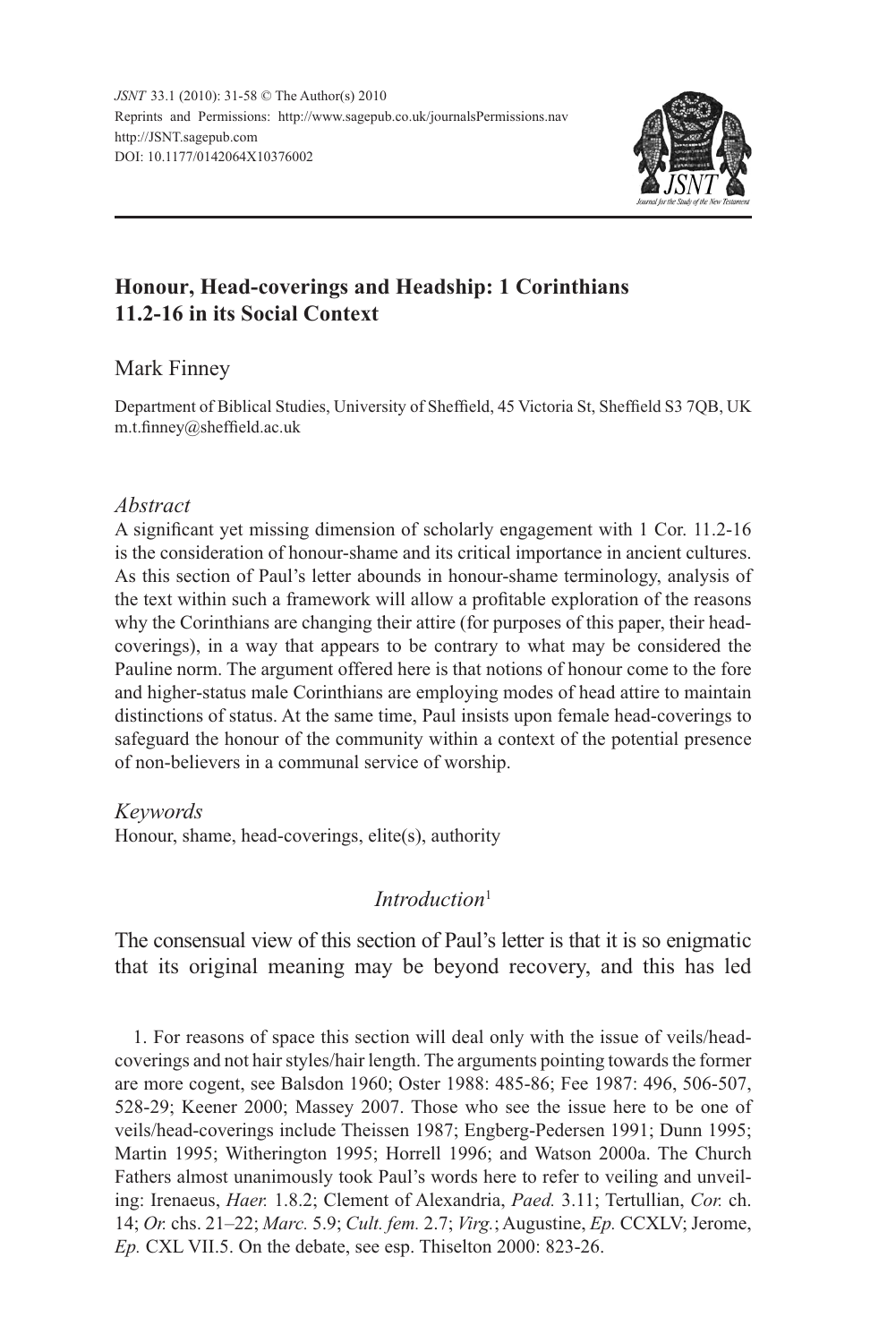to a proliferation of theories and suggested backgrounds.<sup>2</sup> Indeed, as Anthony Thiselton rightly points out, there are 'multilayered metaphorical and cultural nuances which exclude any understanding of language in these verses in terms of lexicography alone'.3 Certainly, the logic of Paul's directives relies upon unspoken and undefended assumptions about particular aspects of first-century culture, and one such assumption, which will be the focus of this article, is the vital role of honour and shame within ancient life. Over recent decades, both classicists and biblical scholars have fruitfully explored the social scenarios of ancient texts with an eye to considerations of honour and shame,<sup>4</sup> yet little has been examined of this section of Paul's letter within such a purview despite the fact that it is replete with honour-shame terminology.<sup>5</sup> The semantics of honour would include notions of praise ( $\epsilon \pi \alpha$ ) w $\epsilon \infty$ , v. 2) and glory ( $\delta \delta \xi \alpha$ , vv. 7, 15), whilst shame ( $\alpha \iota \sigma \chi \rho \delta \nu$ ) occurs at v. 6 and also falls within the categories of 'disgrace' ( $\kappa \alpha \tau \alpha \sigma \chi \psi \omega$ , vv. 4, 5) and 'dishonour' ( $\alpha\tau$ <sub>14</sub>),  $\alpha$ , v. 14).<sup>6</sup>

Initial considerations of this text must also engage with an additional intriguing component: the question of why, following Paul's departure from Corinth, members of the community began to make changes to their appearance that ran *contrary* to Paul's expectations. Here, I am in disagreement with a number of scholars who consider that, at this point, Paul is modifying or correcting his previous teaching (so Engberg-Pedersen 1991: 681; Horrell 1996: 169), or that he now seeks to impose an innovation in head attire (so Watson 2000a: 526; 2000b: 42). For the wider social context of this passage must begin with the fact that Paul not only established the community at Corinth, and certainly the core understanding of its central belief system, but also remained part of the community for some long time. According to Acts, this was some 18 months (Acts 18.11); a figure which is widely accepted and which fits well into what is known of Pauline chronology.<sup>7</sup> Presumably, then, Paul would have taken a central and pivotal role in the nascent community's

2. See the bibliographies of Schrage 1995: 487-89 and Thiselton 2000: 806-809.

3. Thiselton 2000: 801.

4. Lendon 1997; C.A. Barton 2001, Malina 2001.

5. In the recent work of Malina and Pilch, for example, the context of honour in 1 Cor. 11.2-16 is mentioned only briefly, and only in relation to 1 Cor. 11.3 (2006: 106). Indeed, the authors devote only a little over a page-and-a-half of text to the entire section.

6. See the lexicography of New Testament honour–shame terminology in Neyrey 1991: 46.

7. Jewett 1979: 22, 55, 58, 97; Alexander 1993: 115-23; Thiselton 2000: 29-32.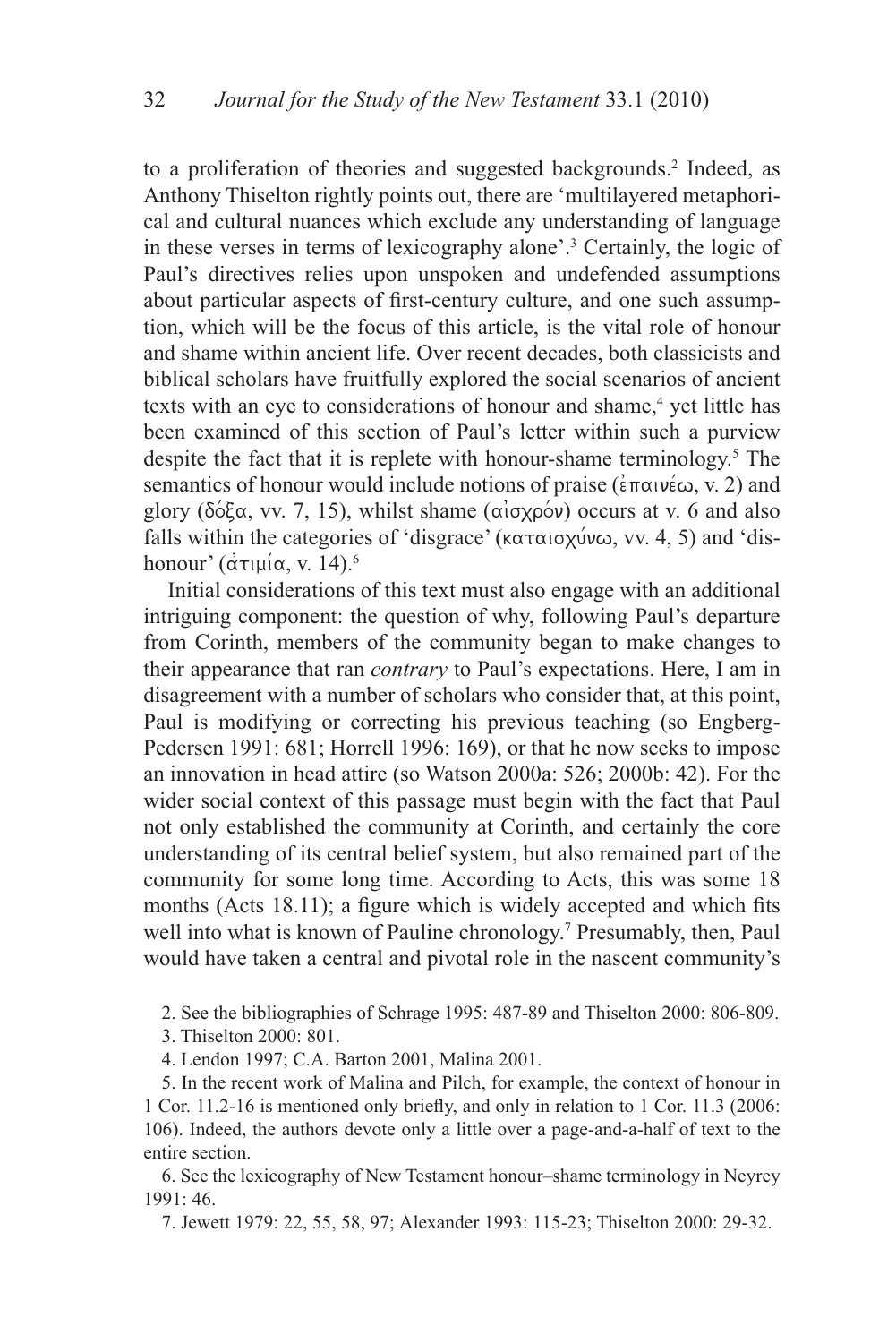liturgical experiences, and would have done so over the long tenure of his stay there.

As there is no indication in the text either that Paul is presenting new information on the subject (as he does on another topic in 1 Cor. 5.9-11) or demonstrating a change of mind, it is unlikely that Paul's insistence upon appropriate head-coverings is an assertion originally made within the confines of this letter. Indeed, Paul begins this section with a note of praise for the Corinthians, reminding them that they have remembered and are holding firmly to the traditions passed on by him:  $\mathsf{E}_{\pi}$   $\alpha_1 \alpha_0$   $\delta_2 \alpha_1$  of  $\alpha_2$ πάντα μου μέμνησθε καί, καθως παρέδωκα υμιν, τας παραδόσεις κατέχετε  $(11.2)$ .<sup>8</sup> At many other points in the letter it is clear that at least some of the Corinthians have ignored or misunderstood his previous teaching, and Paul deals with such problems by addressing the community as a whole.<sup>9</sup> This section is no different. Paul's praise for adherence to certain traditions (which are left unspecified) can be taken as *including* the subject of headcoverings,10 and the statement is best construed as a rhetorical ploy: Paul's praise is for only those in the community employing the correct head attire.<sup>11</sup> That this is the only point in the letter where Paul specifically offers praise (in stark contrast, it must be noted, to the following section, 11.17-34, wherein he categorically states that he is unable to do so) possibly indicates that it is only *some* who are acting against Paul's expectations of head attire.12

In this way, Paul's apparent positive opening response disguises a forthcoming sharp critique of the behaviour of certain members of the community beginning in 11.3 ( $\Theta \in \lambda \omega \delta \in \Psi$   $\alpha_5 \in \partial \Sigma$   $\delta \in \Psi$  on  $\sigma$ ), and what

8. On the transmission of traditions, see Wegenast 1962; Schrage 1995: 500; Thiselton 2000: 809-11.

9. Paul's commendations of the whole community (1 Cor. 1.4-9; 8.1b; 10.14a; 12.27-28; 14.1-4, 26; 15.1) disguise an unfolding critique on a number of disparate topics (e.g., 1.10-17; chs. 6, 7, 8–10, 14, 15). It is also evident in places that his criticisms are aimed at only a sub-section of the church (3.18; 4.18; 6.1; 8.2, 7-12; 10.27-29; 11.27; 14.13, 27; 15.12, 29). Paul can also castigate the entire community (5.1; 11.17-34) despite his later commendation of the household of Stephanus and his urging that the church submit to such men (16.16).

10. In which case, such a commendation would discount Watson's view that this is a Pauline innovation.

11. See Fee 1987: 500; Schrage 1995: 499.

12. Paul's praise could be taken as an ironically disarming device allowing him to offer theological clarification as well as insistence on correct attire to the *whole* community (see Thiselton 2000: 810, and the literature cited there). But his sharp criticisms elsewhere when he considers the entire church to have gone astray (e.g., 1 Cor. 5; 11.17-34) make it unlikely that praise would be offered in this instance unless at least some were correctly attired (though numbers are uncertain).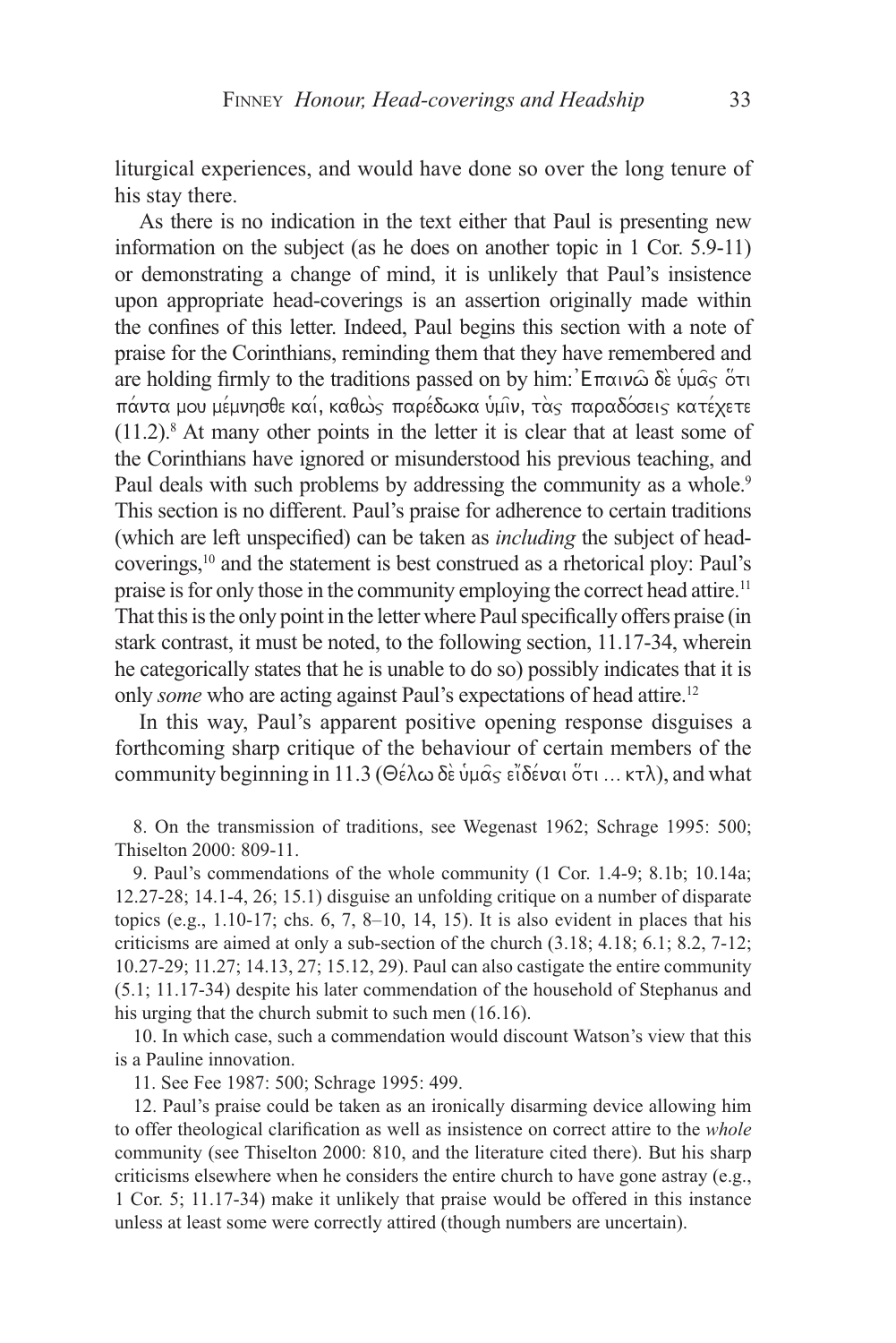follows is theological reflection and justification for what he considers appropriate attire. That Paul here does not intend modification or correction of his previous teaching (contra Engberg-Pedersen and Horrell) is demonstrated by the wider social context of 11.13-16 where his logic simply assumes that his injunctions are entirely congruent with what is 'fitting' or 'proper' ( $\pi \rho \in (\pi \rho)$ ), and what is evident by nature ( $\phi \nu \sigma g^{13}$ ). His closing remark in 11.16 asserts simply and unequivocally, 'we have no (other) practice, nor have the churches of God'.<sup>14</sup> One would surely expect more extensive critical dialogue if this were a Pauline *volte-face*  and perhaps a very different type of dialogue if a Pauline innovation.

Hence, the proper attire expected by Paul in worship is likely to have been formulated during his time there, perhaps even as an initial expectation of liturgical dress at the founding of the community. So, we may presume that the norm over the period of Paul's tenure in Corinth during a time of worship was for men to have been unveiled and for women to have been veiled.<sup>15</sup> However, the question remains that if this was the normal expectation of Paul (and one may assume that he would have given adequate justification for any divergence from normative cultural practice, which will be explored below), then why, following his departure, have certain men and women of the community decided to do the direct opposite of what the apostle obviously considered this norm?

This article will bring together a multiplicity of questions surrounding these verses and will attempt to show how and in what way(s), the covering/uncovering of the male and female head, together with the sartorial changes made by certain members of the community in Paul's absence, impinge directly upon notions of honour and shame. Hopefully, this may present a productive way forward in explicating the complexities of Paul's injunctions. A useful starting point will be an examination of the relevant Greco-Roman and Jewish social contexts, where the focus will be upon the head attire of men and women in both public and private liturgical settings.16

13. On φύσις, see Thiselton 2000: 844-46.

14. Wolff 1982: 255. This is the third occasion that Paul makes pointed reference to his teaching of customs and practices in other churches: 4.17 ('just as I teach everywhere in every church'); 7.17 ('This is my rule [διατάσσω] in all the churches'').

15. Interestingly, there is both literary and numismatic evidence for the use of female head-coverings in Tarsus (Oepke, 1967: 562), so if this is the city of Paul's birth, then he grew up with the custom of women wearing head-coverings in public.

16. On the limitations of archaeological and literary evidence, Wallace-Hadrill 1994: 6-7; Laurence 1997: 9-10, 13-14; on the problems of distinguishing private and public space, Wallace-Hadrill 1994: 10-12; Berry 1997; George 1997; and esp. Grahame 1997.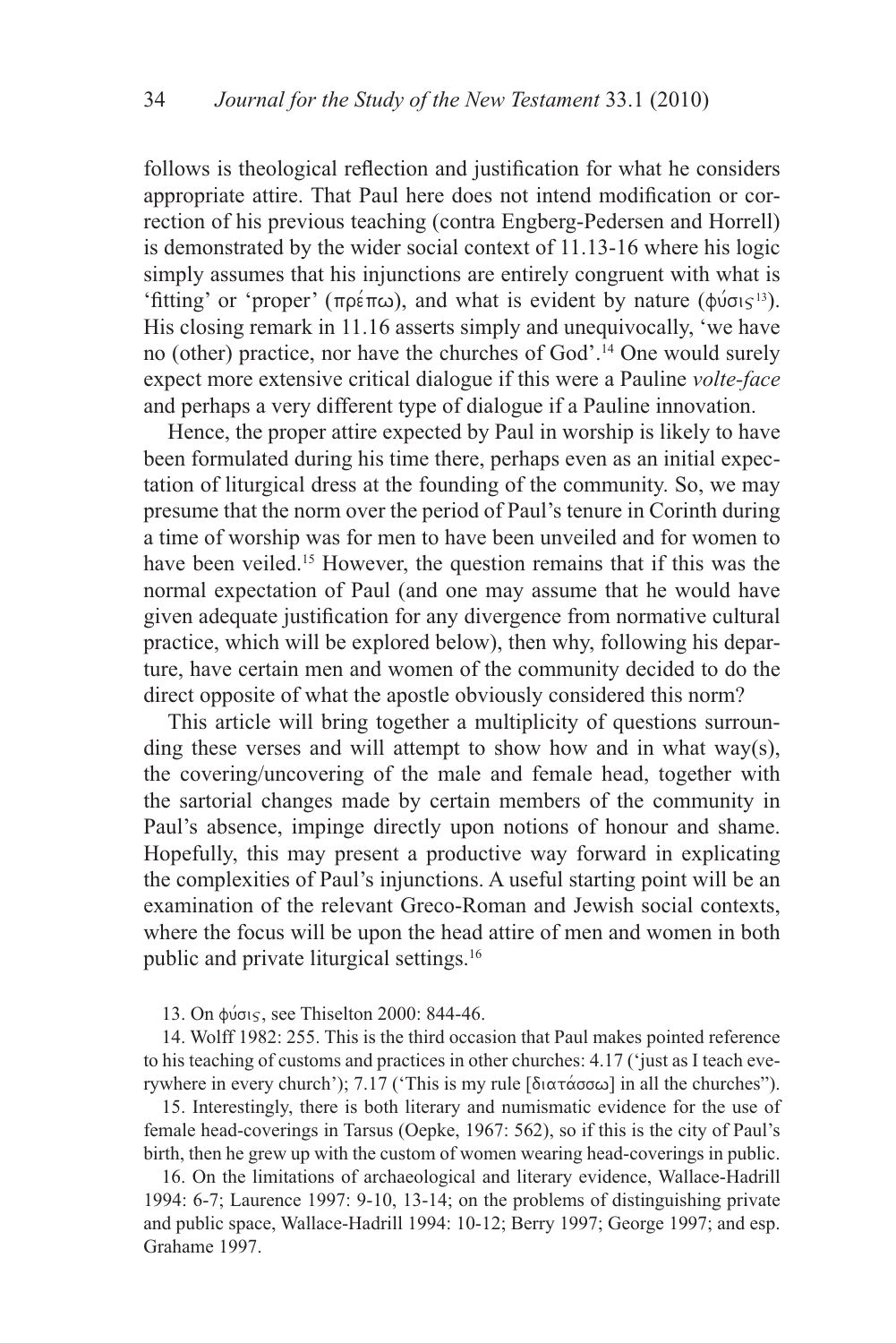### *The Greco-Roman Context*

The wearing of suitable apparel by men and women within Greco-Roman first-century ce culture was wholly immersed within considerations of honour and status, and so was of prime import to most. Indeed, one's attire often gave the clearest and most highly visible indication of social rank (Oster 1988: 493; Gill 1990: 248, 250). It appears that in a public (non-liturgical) setting, there was an element of freedom in male head attire. For some, irrespective of status, the convention was to draw the upper part of the garment or toga over the head until it approached or covered the ears, but this was by no means strictly adhered to. A simple aside by Plutarch in his discussion of male public head-coverings ('if they *happen* to have the toga over the head ...') demonstrates that there was some choice (*Mor.* 266C-E, italics mine), although he later asserts that it was more usual for men to go uncovered (*Mor.* 267A-B).

As for women, it would appear that when venturing outside the home<sup>17</sup> they would normally wear a head-covering and a veil.<sup>18</sup> Valerius Maximus describes how Sulpicius Gallus (consul in 166 bce) divorced his wife due to her appearing uncovered in public  $(6.3.10)$ ,<sup>19</sup> and Plutarch maintains that it is 'more usual for women to go forth in public with their heads covered' (*Mor.* 267A-B). This is confirmed by Dio Chrysostom who writes of 'the convention regarding feminine attire, a convention which prescribes that women should be so arrayed and should so deport themselves when in the street that nobody could see any part of them, neither of the face nor of the rest of the body ... they have their faces covered as they walk' (*Or.* 33.48-49). Even in the second century ce, Pliny was said to be glad that his wife came to hear him give public recitations of his works, 'with an eager ear hidden behind a curtain' (*Ep.* 4.19), and Clement draws attention to the (mis)use of purple veils that attracted rather than deflected the gaze of strangers

17. Women were typically restricted to the home, see Dionysius of Halicarnassus, *Ant. Rom.* 3.21.2; 8.39.1; Livy, *Hist.* 34.1.5; 34.2.9-10; 34.3.1-3; 34.4.18; 34.5.7- 10; Plutarch, *Bride* 9, *Mor.* 139C; 30-32, *Mor.* 142CD; Galt 1931; Gould 1980: 47; Dover 1984: 145; Keener 2000: 443; Kroeger 2000.

18. See Chariton, *Chaer.* 1.13.11; Petronius, *Sat.* 14, 16; Lucian, *Imag.*; MacMullen 1980: 209, esp. n. 4; 1990: 144; Rouselle 1992: 315; Keener 2000. Some statues do show unveiled women (Keener 1993: 585), but locating the social setting of which they purport to demonstrate is fraught with difficulty. On the dangers of using art as a guide to normative head attire, see Massey 2007: 16-17; on veils, see esp. Homer, *Od.* 1.332-33; 16.416; 18.210; 21.65.

19. Cf. Sallust, *Hist.* 13.45.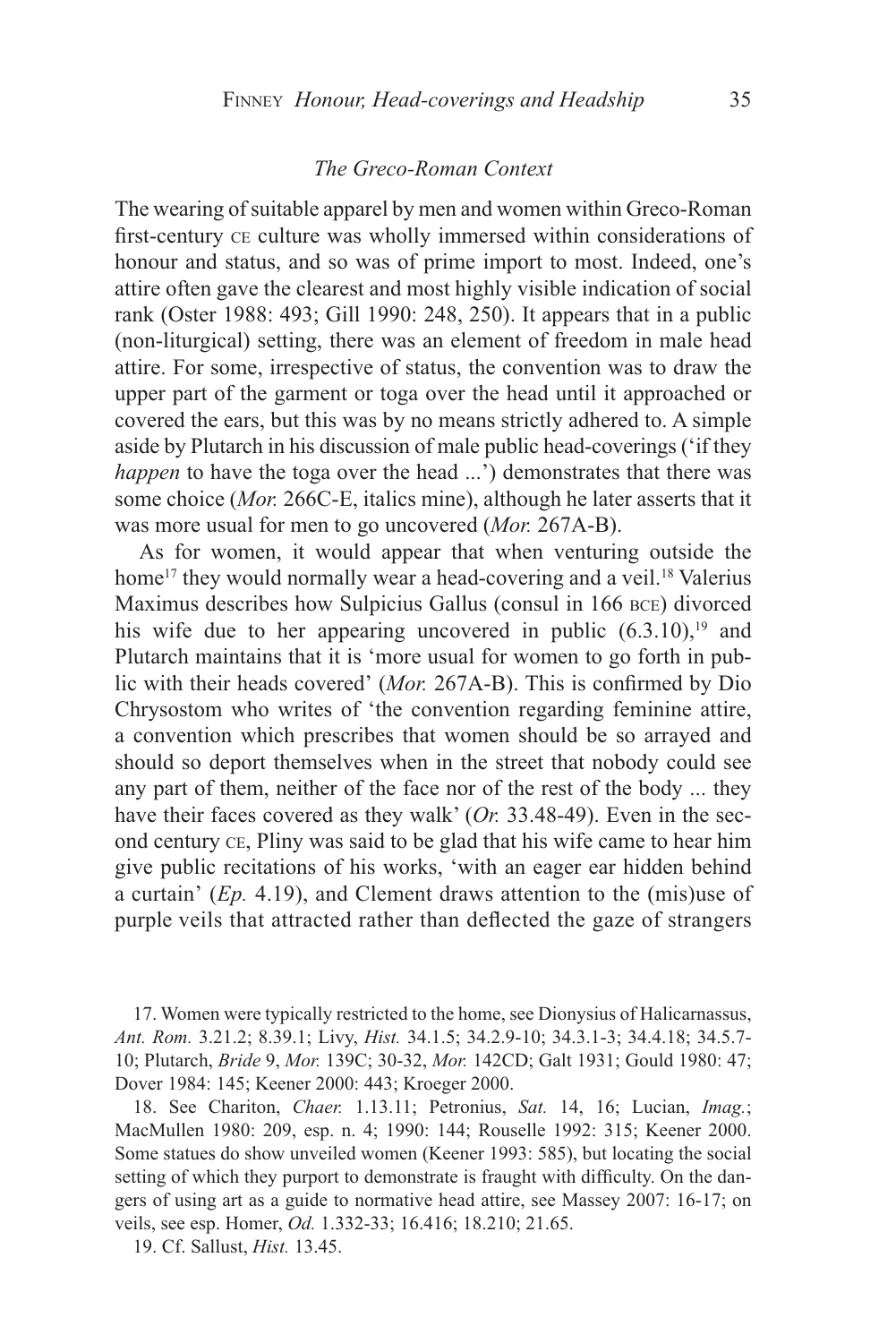(*Paed.* 2.114.4).20 In the romances, a groom was said to be the first man to gaze on a modest virgin's face (Chariton, *Chaer*. 1.1.4-6; cf. *Jos. and Asen.* 15.1-2; 18.6). For women to have an uncovered head in public was conventionally seen as a sign of public shaming and humiliation. It was a symbol associated with masculinity, lesbianism, adultery or prostitution.21 In short, the wearing of the veil/head-covering said something explicit about a woman's position in society.

Considerations of normative *male* head-coverings within a *liturgical setting* are quite different, for here the archaeological and literary evidence is unmistakably clear. For those elite or high-status men taking a central role in sacrifices or worship, the Roman ethos was one in which the head was always covered.<sup>22</sup> Such attire was seen as an aid to religious devotion and piety—a point confirmed by Dionysius of Halicarnassus when he states that a suitable head-covering was the custom 'on the occasion of every prayer' (*Ant. Rom.* 12.16.3; 15.9.2).23 The archaeological evidence detailed in the works of Richard Oster (1988, 1992), Catherine Thompson (1988) and David Gill (1990) demonstrates not only the widespread use of male liturgical head coverings

20. A primary reason for female head-coverings in the ancient Mediterranean world may have been because of male lust; Apuleius, *Met*. 2.8-9; Sus. 13.32; *Sifre*  Num. 11.2.3; Keener 1993: 585; 2000: 445-46 (and texts cited there); Watson 2000b: 40-89.

21. On masculinity, Lucian, *Fug.* 27; Apuleius, *Met.* 6; on lesbianism, Lucian, *Dial. Meretr.* 290-291; on adultery, Dio Chrysostom, *Or.* 64.3; on prostitution, Dio Chrysostom, *Or.* 64.3; Philo, *Spec.* 3.51; cf. the Gospel tradition associating uncovered long hair with an adulteress/prostitute, Lk. 7.36-50; Jn 11.2; 12.3.

22. Contra Murphy-O'Connor (1988: 267), who claims that in a liturgical setting some men may have been uncovered. He writes, 'Greeks and Romans differed in their attitude toward attire at prayer, as may be inferred from Plutarch's question, "Why is it that when they [the Romans] worship the gods, they cover their heads?" The question would be meaningless unless the Greeks prayed bareheaded, and this is confirmed by Apuleius' description of the Isis ceremony at Cenchreae: "The women had their hair anointed and their heads covered with light linen, but the men had their crowns shaven and shining bright."' However, Murphy-O'Connor's exegesis is doubtful. Firstly, he quotes only the first half of Plutarch's question. Had he quoted the full text (*Mor.* 266C) one would see that Plutarch is simply asking the question as to why Romans do not cover the head in certain social situations—he is making no distinction between Romans and Greeks at this point. Secondly, the Apuleius text (*Met.* 11.10) refers to a particular ceremony of *initiates* of the Isis cult. It can tell us little of normative use of head-coverings within the cult, nor of how this may have a bearing on Greco-Roman worship.

23. Ovid, *Met*. 3.198; Keener 2000: 444.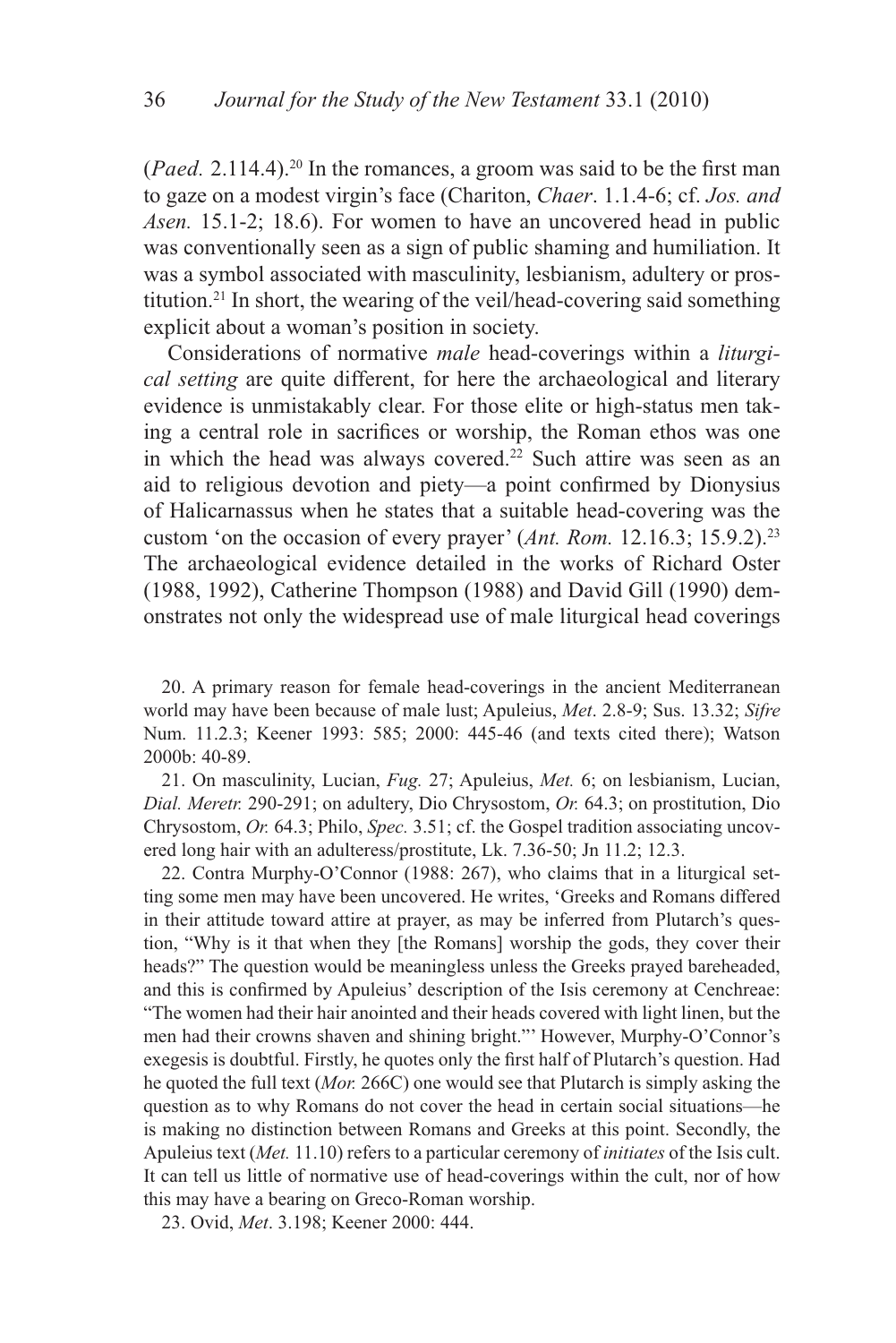in Rome, throughout Italy and in numerous cities in the Roman East, but also that this Roman custom can be documented for several generations before and after the advent of Christ-followers in Corinth. Some of the finest archaeological examples are those of the emperors themselves. The sculpture of Augustus in Corinth, the magnificent Augustan monument *Ara Pacis Augustae* in Rome, the fragmentary statue of Nero in Corinth and the Column of Trajan all incorporate the pious gesture of the covered head.24 Neither are these unique. About 20 similar statues have been discovered of Augustus alone, each depicting him with suitable head-covering sacrificing to the gods, and similar images are found on Roman coins of the period (Oster 1988: 504). Hence, it should come as no surprise to discover that within the excavations of Corinth several images of men have been discovered each incorporating this same liturgical head-covering (Gill 1990: 246). Oster writes, 'This evidence of the material culture patently demonstrates that the practice of men covering their heads in the context of prayer and prophecy was a common pattern of Roman piety and widespread during the late Republic and early Empire' (1992: 69).

For the purposes of this article, the *Ara Pacis* is particularly illuminating. For whilst it has friezes showing covered elites who appear to be playing a central role in the sacrificial service (the priests, *flamines*, the attendant lictor, the magistrate Agrippa, a number of women, possibly Vestal Virgins and, naturally, Augustus, together with his wife Livia), other friezes show a number of men and women wearing wreaths or without head-coverings. In this context it may be reasonable to conclude that the *capite velato* is specific to those taking a central and active role in the service and, as such, stands as an unmistakeable sign of status and honour.<sup>25</sup>

The literary evidence supports the above view of the male sacrificant wearing a head-covering. In addition to the quotation of Dionysius of Halicarnassus cited above, Livy, Plutarch and Lucretius all make reference to male public head-coverings in liturgical settings.<sup>26</sup> Of particular interest is a passage in the *Aeneid* where Virgil details the instructions given by the prophet Helenus regarding devotional acts for Roman seafaring adventurers:

Moreover, when the ships have crossed the seas and anchored, and when now thou raisest altars and payest vows on the shore, veil thy hair

- 24. Ridgeway 1981: 432f.; Gill 1990; Oster 1992.
- 25. See Winter 2001: 122.
- 26. Livy 10.7.10; Plutarch, *Mor.* 266C; Lucretius, *De Rerum Natura* 5.1198-1200.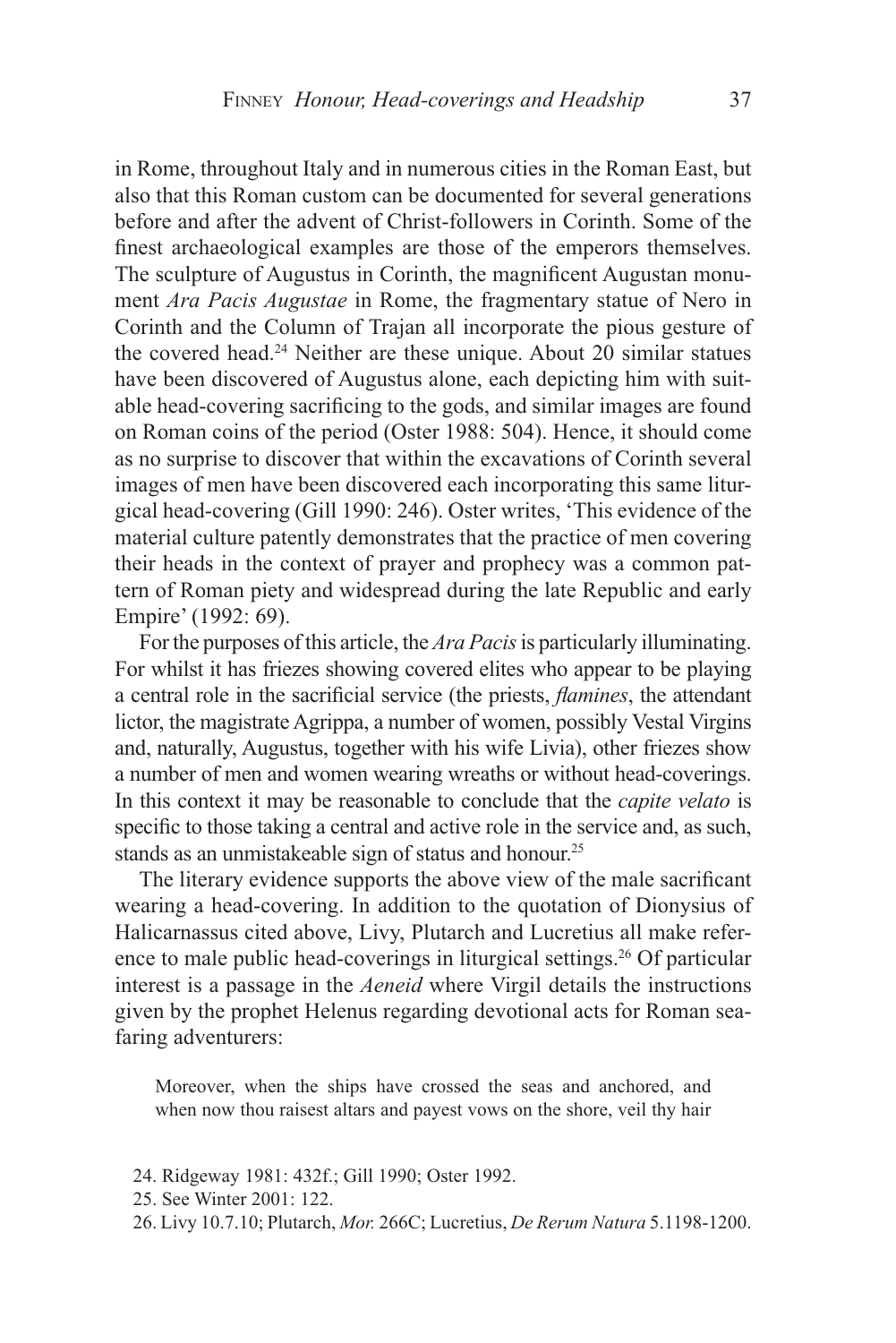with coverings of purple robe, that in the worship of the gods no hostile face may intrude amid the holy fires and mar the omens. This mode of sacrifice do thou keep, thou and thy company; by this observance let thy children's children in purity stand fast  $(3.403-409)^{27}$ 

Plainly, in the opinion of Virgil the veil was a matter of *lex sacra* for pious Romans and could only be ignored at the expense of offending the Roman gods. Indeed, the *flamen dialis*, a Roman sacerdotal official, was not even allowed out of his home without a suitable head-covering.<sup>28</sup>

For *women* in the context of *liturgical head-coverings*, the ancient data is more ambiguous. A head-covering may have been customary at religious functions,<sup>29</sup> and they were certainly expected of those women involved in any sacerdotal functions.<sup>30</sup> The Vestal Virgins for example were typically covered (Oster 1988: 496), and this was also the case for any noble women involved in sacrifice (Juvenal, *Sat.* 6.390-92). But, as noted above, certain friezes of the *Ara Pacis*, whilst depicting a number of veiled women fulfilling some kind of religious role, also depict many other women who were clearly uncovered (see Gill 1990: 252). So, in certain liturgical settings head-coverings may have been optional for women. The deciding factor may have been the kin-relations of those present. A public ceremony may have necessitated a covered female head, whilst other situations, such as that depicted on the *Ara Pacis* (i.e., a scene of inter-related/governing elites) may have allowed an element of choice. There were, of course, certain occasions when specific head attire was expected: special head-coverings were required of Roman brides, for example—marriage being an overtly religious ceremony (Thompson 1988). And, conversely, women uncovered their heads publicly when in mourning (the typical mourning rite for Roman women was to unbind the hair, while for Greek women it was to cut the hair short). This is described by Plutarch:

Why do they [Roman males] cover their heads when they escort their parents to the grave, while daughters go with uncovered heads and hair unbound? Is it because fathers should be honoured as gods by their male offspring, but mourned as dead by their daughters, that custom has

28. So, Aulius Gellius, *Noct. Att.*10.15.16f., who points out that it is only recently that the *dialis* was allowed to be uncovered *inside* his own home.

29. See Ovid, *Met.* 1.398; Plutarch, *Rom.* 10, *Mor.* 266C; Keener 2000: 444. 30. Varro, *Ling.* 5.29.130; Gellius, *Noct. Att.* 10.15.26-30.

<sup>27.</sup> Cf. *Aen.* 3.543-7; 1.385.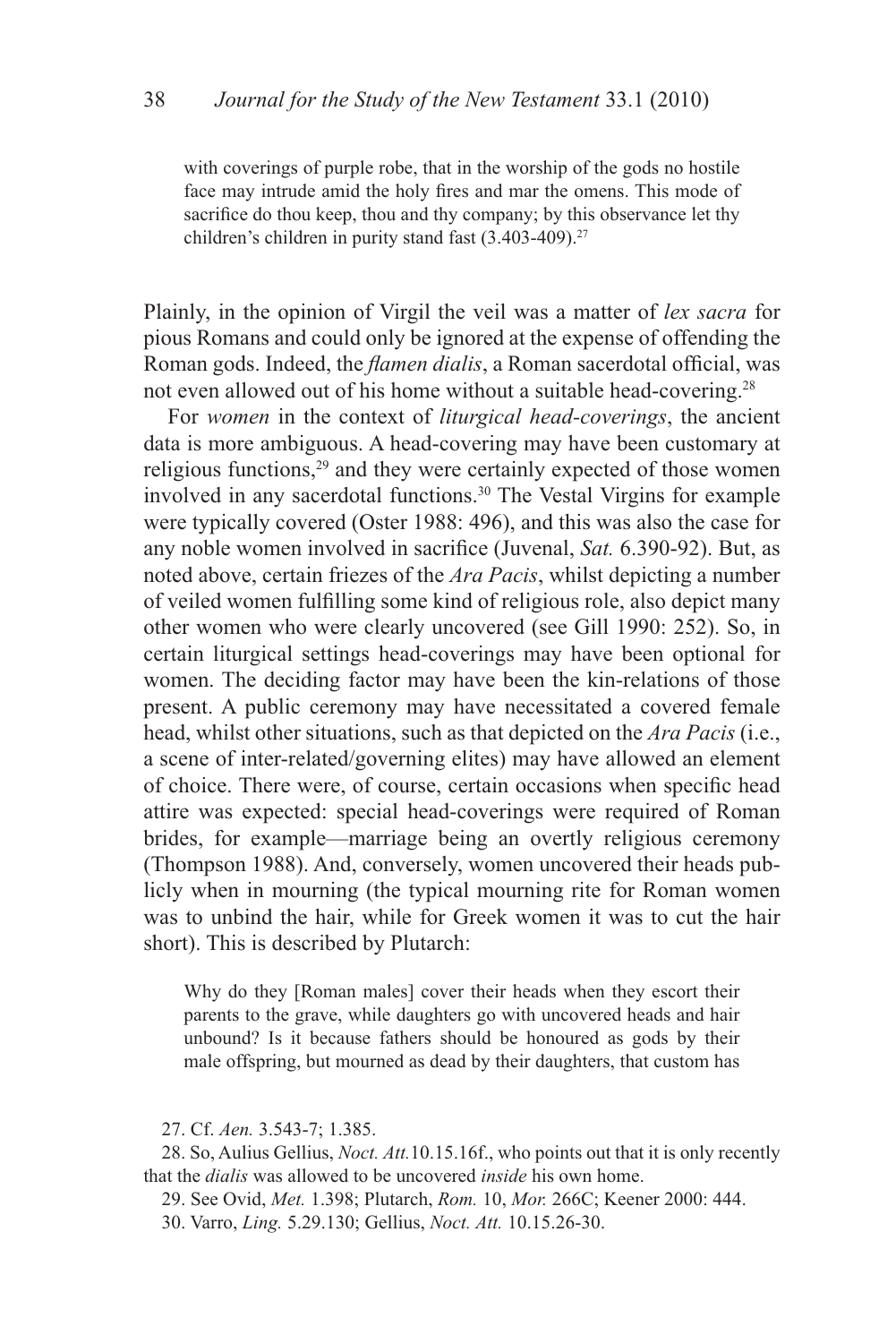assigned to each sex its proper part and has produced a fitting result from both? Or is it that the unusual is proper in mourning, and it is more usual for women to go forth in public with their heads covered and men with their heads uncovered? (Mor. 267A-B)<sup>31</sup>

An additional liturgical setting is that of household worship, for the main religious activity in antiquity centred on the home.<sup>32</sup> The hearth was the focal point for the domestic cult, and small daily food offerings and prayers were made there to a variety of deities (typically Hestia for the Greeks, Vesta for the Romans, but a number of other gods too).<sup>33</sup> The hearth was also the place to offer a libation, a formal ceremony of wine poured out in honour of the gods (Hesiod, *Op.* 722-24). By way of such acts the family afforded itself of the protection and prosperity of the gods and hence the domestic cult was, in many ways, distinct in focus from public and state cults. Other gods of the household, particularly the *Lares* (most likely deified spirits of dead ancestors), were worshipped, and these were represented by small statues or paintings (see Horace, *Odes* 3.22). Archaeological research has uncovered numerous household shrines to the *Lares* in niches in dining-rooms or kitchens, or as separate shrines in the atria or gardens.<sup>34</sup> The male head of the household, the *paterfamilias*, functioned as a priest for the family, and the cult was intimately linked to his own honour and prosperity.35 As such, the *paterfamilias*, as priest of the domestic cult, would have employed a headcovering. This would have distinguished him socially and religiously and denoted a sense of social importance and superiority. Conversely, the wife may well have remained uncovered amongst kin within the home during times of domestic worship, wearing a veil only if there were outsiders (i.e., non-kin) present.36

For the man, what we have yet to ascertain is the specific reason for head-coverings in particular settings, but this is provided for us by Plutarch:

31. See also Euripides, *Phoen.* 322-23; Thompson 1988: 104, 112; Keener 2000: 443-44.

32. Cicero, *Dom.* 109; *Off.* 1.54-55; Sandnes 1997.

33. Plutarch, *Mor.* 703D; Theophrastus, *In Porph. Abst.* 2.20; Plautus, *Aul.* 1-27; *Merc.* 830-37; Horace, *Carm.* 3.23; Prudentius, *Ad Symmachum* 1.197-211; Barclay 1997; Aune 2000.

34. Orr 1978 (illustrated); Gooch 1993: 29-38; J.R. Clarke 1991.

35. So Barclay 1997: 67; on the role and function of the *paterfamilias*, Lassen 1997.

36. Winter 2001: 128.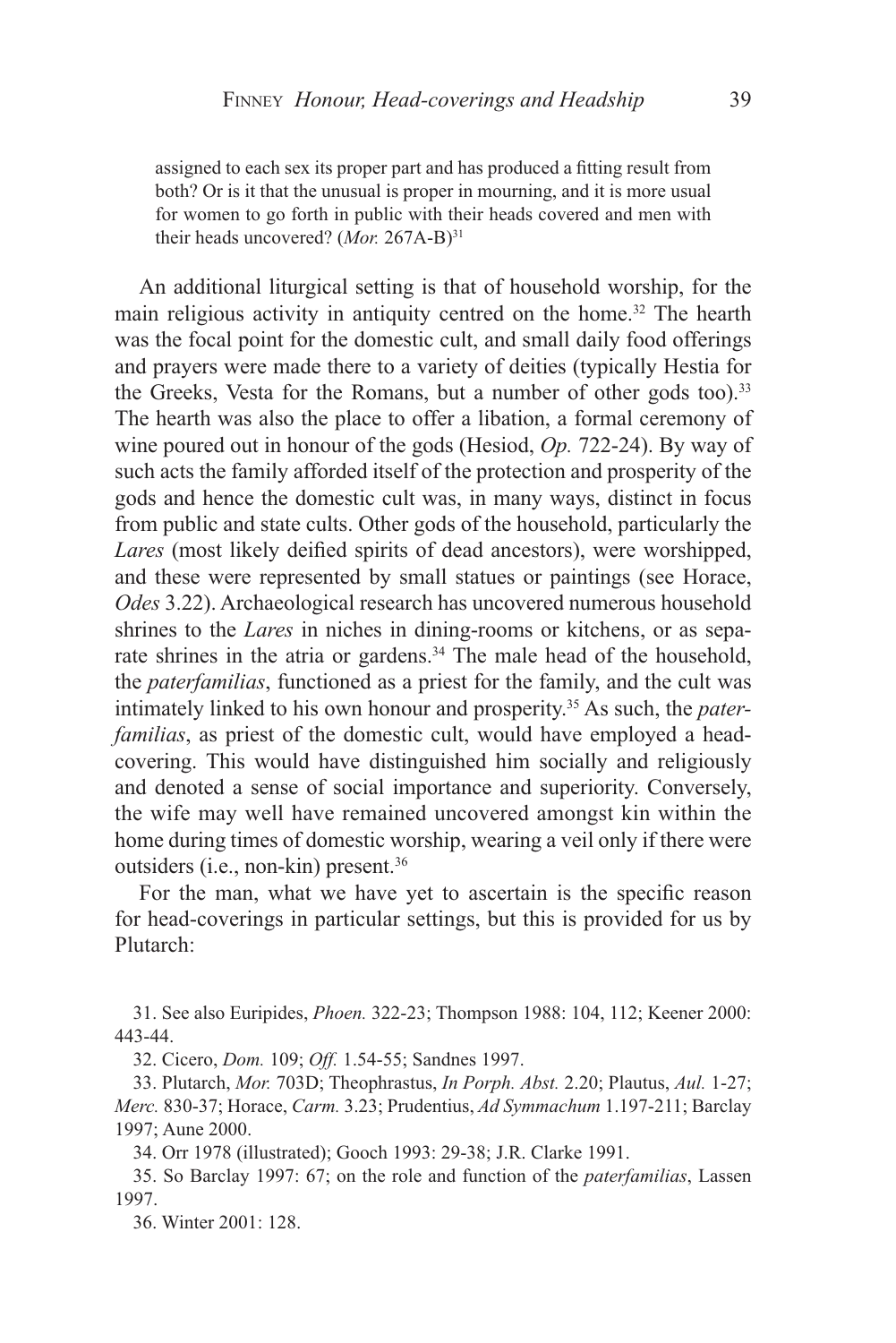Why is it that when they [Romans] worship the gods, they cover their heads, but when they meet any of their fellow-men worthy of honour, if they happen to have the toga over the head, they uncover? ... For they uncover their heads in the presence of men more influential than they: it is not to invest these men with additional honour, but rather to avert from them the jealousy<sup>37</sup> of the gods, that these men may not seem to demand the same honour as the gods, nor to tolerate an attention like that bestowed on the gods, nor to rejoice therein. But they thus worshipped the gods, either humbling themselves by concealing the head, or rather by pulling the toga over their ears as a precaution lest any ill-omened and baleful sound from without should reach them while they were praying. Or, as Castor states ... the Spirit within us entreats and supplicates the gods without, and thus he symbolizes by the covering of the head the covering and concealment of the soul by the body (*Mor.* 266C-E).

The issue is one of honour. The man's head-covering is a sign of selfabasement, of humble concealment before his god, and of appropriate deference toward a deity of superlative honour. It also acts as a necessary safeguard when in prayer—a suitable aid in maintaining a singularity of focus. It stands, therefore, as a visible symbol of reverence, tribute and respect to one's god, all of which falls within the matrix of honour-shame. To wear this same symbol of honour before one's social superior would be to bring dishonour to the god for whom it is designed, and the consequence may be to provoke a measure of divine jealousy (even a degree of divine wrath) upon the other party. The uncovering *acknowledges* the presence of other people worthy of honour but places this within a hierarchical system wherein the honour of the god(s) is paramount. Here, one observes that the covering or uncovering of the head, in both a public and liturgical setting, is an action made wholly within the social constraints of honour-shame and that these are of vital import even in the minutiae of everyday life.

These same constraints act, albeit with different manifestations, on the attire of women. The work of Caroline Galt (1931), Aline Rousselle (1992) and Dale Martin (1995) demonstrates that for the reputable Roman woman the head-covering served to protect her dignity and status, signifying a woman not to be propositioned. Rousselle, in particular, claims that in the case of respected and respectable women, 'although the veil was a symbol of subjection, it was also the badge of honour, of sexual reserve, and hence of mastery of the self. A veil or hood constituted

 $37.$   $\phi\theta\circ\phi_S$  LSJ *sv*, ill-will, envy, jealousy.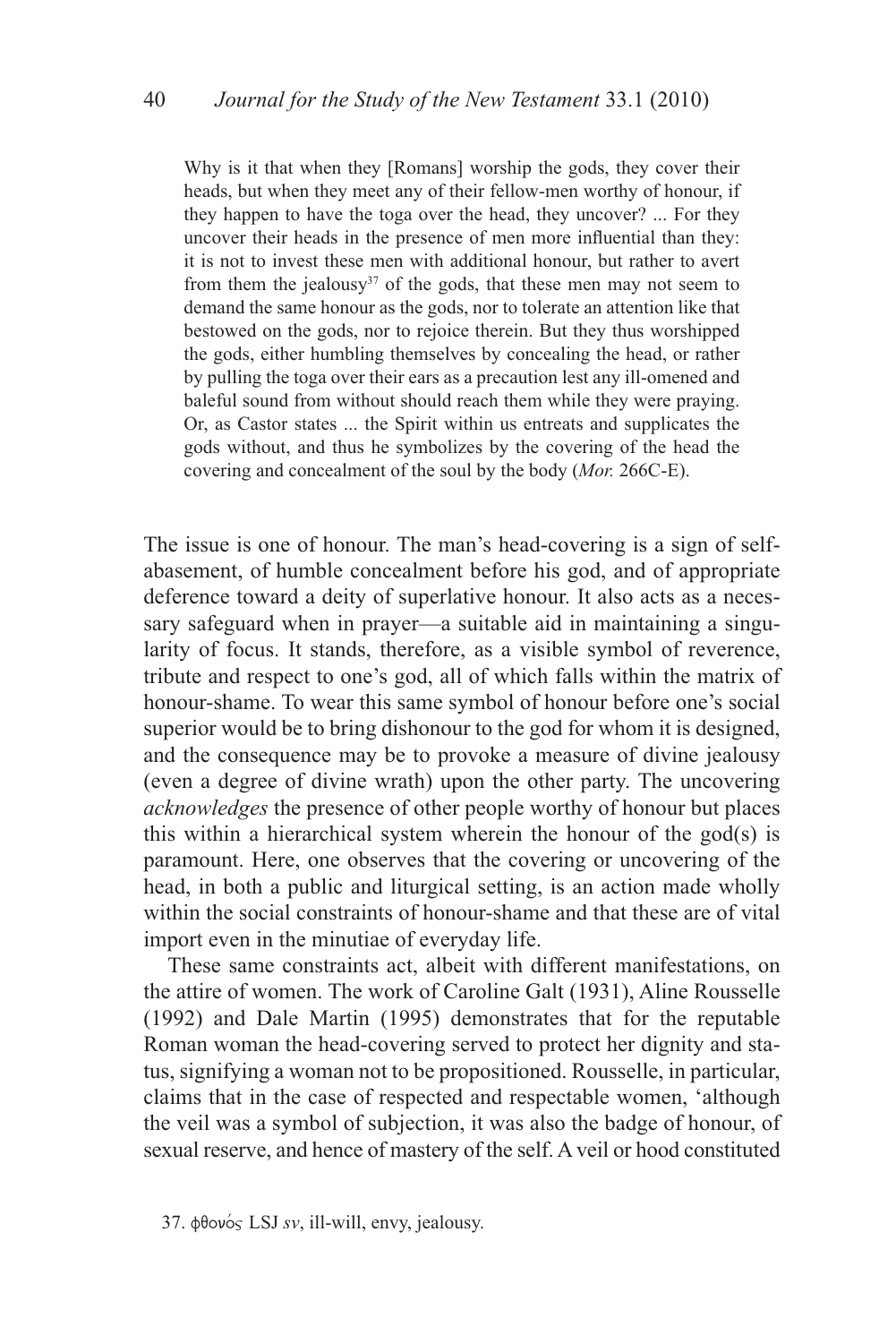a warning: it signified that the wearer was a respectable woman and that no man dare approach without risking ... penalties' (1992: 315).<sup>38</sup> Hence, the attire of the woman had an impact on the honour of the men to whom she was related.

In summarizing the above, it would appear that, with respect to *public non-liturgical* head-coverings, the available evidence relating to men is that they had the option of whether to be covered or not, but if covered would uncover on meeting an acquaintance. For women the expectation was that, outside the home, they would be accompanied (by a husband, male kin, servant etc.) and would have a head covering, and possibly a veil. With respect to *liturgical* head-coverings for men, the weight of evidence points more certainly to the fact that they were expected to be covered if playing a central role in worship, but for women there may have been an element of choice depending on the presence or absence of non-kin men.<sup>39</sup>

## *The Jewish Context*

Unlike the New Testament, the Old Testament has no single focused discussion of male and female head-coverings, although there are enough relevant scattered texts to grant us an informed picture. Certainly, for the Levitical priesthood, the Old Testament delivers numerous explicit stipulations regarding head-coverings, and there are also a small number of texts that refer to the general head-coverings of both men and women.40 The head-coverings required of the priesthood are unambiguous: every priest was expected to wear a headdress of fine linen—and the high priest was to wear his head-covering continually.<sup>41</sup> (The Mishnah appears to embody this same tradition in its own description of priestly attire, *m. Yom.* 7.5.) There were only exceptional circumstances in which a priest or high priest would uncover his own head, such as disaster or bereavement.42

38. Cf. Martin 1995: 229-49.

39. Contra Gundry-Volf 1997: 151, n. 1. All of the available evidence runs against Hays's claim (1997: 186), 'It was not the normal custom in Greek and Roman cultures to be veiled; thus, it is hard to see how their being unveiled in worship could be regarded as controversial or shameful.'

40. See esp. Keener 2000; Stansell 2002.

41. Exod. 28.4, 37-38; 39.28; Lev. 16.4; 21.10 lxx; Ezek. 44.18; Zech. 3.5.

42. Lev. 10.6;  $21.10 \text{ LXX}$ ; Ezek.  $24.17 \text{ LXX}$  (the divine command in both of these circumstance to *not* uncover the head may presuppose that the norm was to do so; certainly this is the case with normal vestments, Gen. 37.29; 2 Sam. 3.31; Job 18.4; Jer. 36.24; Ezek. 13.21).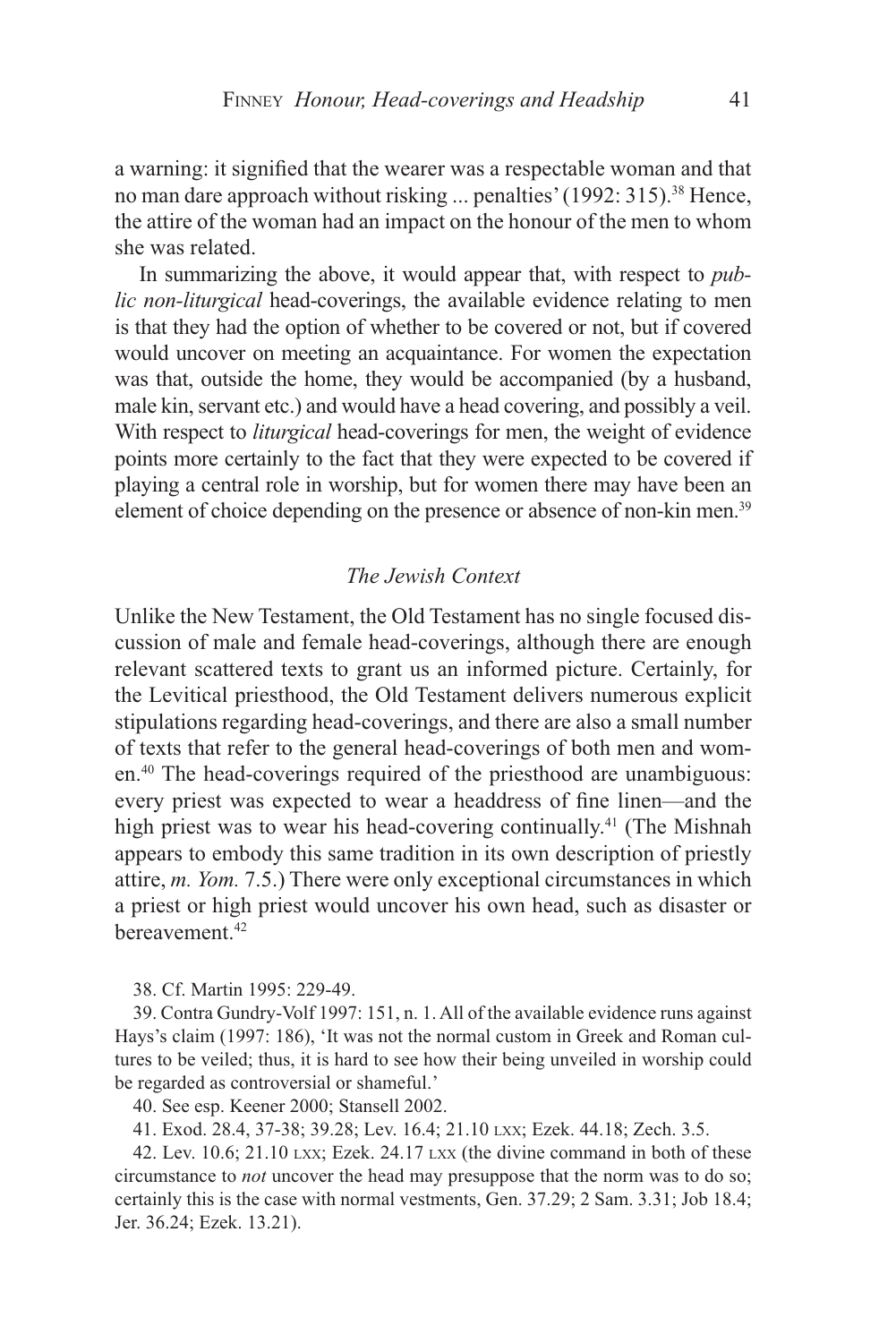With regard to head-coverings for non-priestly men, the Old Testament details, albeit at only a few points, the presence of a male head-covering. The Levitical command that the hair of a leper's head is to be uncovered ( $\alpha$ κατακάλυπτος) presupposes a male head-covering (Lev. 10.6; 13.45 lxx), and the book of Daniel informs us that Shadrach, Meshach and Abednego were cast into the fiery furnace still wearing their headcoverings ( $\tau_1 \overset{\cdot}{\alpha} \rho \alpha_1$ , Dan. 3.21). Elsewhere, righteousness and justice are spoken of, poetically, as being clothed in a robe and a head-covering (the assumption being that such ethical qualities and sartorial attire are presupposed for the people of Israel<sup>43</sup>). At the same time, however, other texts speak of a male *putting* on a head-covering, particularly in times of distress: King David does so after hearing of the death of Absalom  $(2 Sam. 19.4)$ ,<sup>44</sup> and Haman returns home from his defeat by Mordecai, grieving and  $\kappa \alpha \tau \dot{\alpha} \kappa \phi \alpha \lambda \hat{\eta}$  (Est. 6.12 Lxx).<sup>45</sup> The picture, then, is similar to the Greco-Roman context observed above; that is, a head-covering is a pre-requisite priestly vestment, and although the non-priestly male would normally adopt a head-covering in public, there may be an element of choice in such apparel.

Women, in general, were expected to be seen in public as little as possible.46 A young unmarried girl may be allowed out without a headcovering, but typically a father would attempt to keep an unmarried daughter secluded from men as a safeguard against the danger of promiscuity.47 The normal attire for married women in public (i.e., in situations where the woman may encounter male strangers) was the wearing of a head-covering and a veil.48 As in the Greco-Roman context, it is a likely assumption that women did not wear a veil at home amongst kin. Christian Wolff appeals to images within the synagogue discovered

43. Job 29.14; cf. Ezek 23.13 lxx.

44. The LXX notes only that, ό βασιλεύς έκρυψεν τὸ πρόσωπον αὐτοῦ; it is Josephus who reads this as a head-covering (κατακάλυπτω, *Ant.* 7.254).

45. See Watson 2000b: 44. On the later rabbinic texts noting the lack of a male head-covering, see Tomson 1990: 133.

46. Philo, *Spec. Leg.* 3.169-72; Heinemann 1962.

47. *4 Macc.* 18.7-8; *Pseud.-Phoc.* 215-16; Sir. 26.10; 42.11-12; Philo, *Spec. Leg*. 3.169; *Flacc*. 89

48. Gen. 24.65; 38.14, 19; Song 4.1, 3; 6.7; Sus. 1.32; *m. Ket.* 7.6; Tomson 1990: 133; Stansell 2002: 6; Massey 2007.10, n. 26. Contra Murphy-O'Connor (1980: 488) who writes, 'Both men and women wore a turban which, when unwound, uncovered the head.' Murphy-O'Connor presents no evidence of women wearing turbans. The status of widows is uncertain. In certain circumstances they may not have been expected to wear a veil (Jdt. 8.2-7; 10.7; 11.21).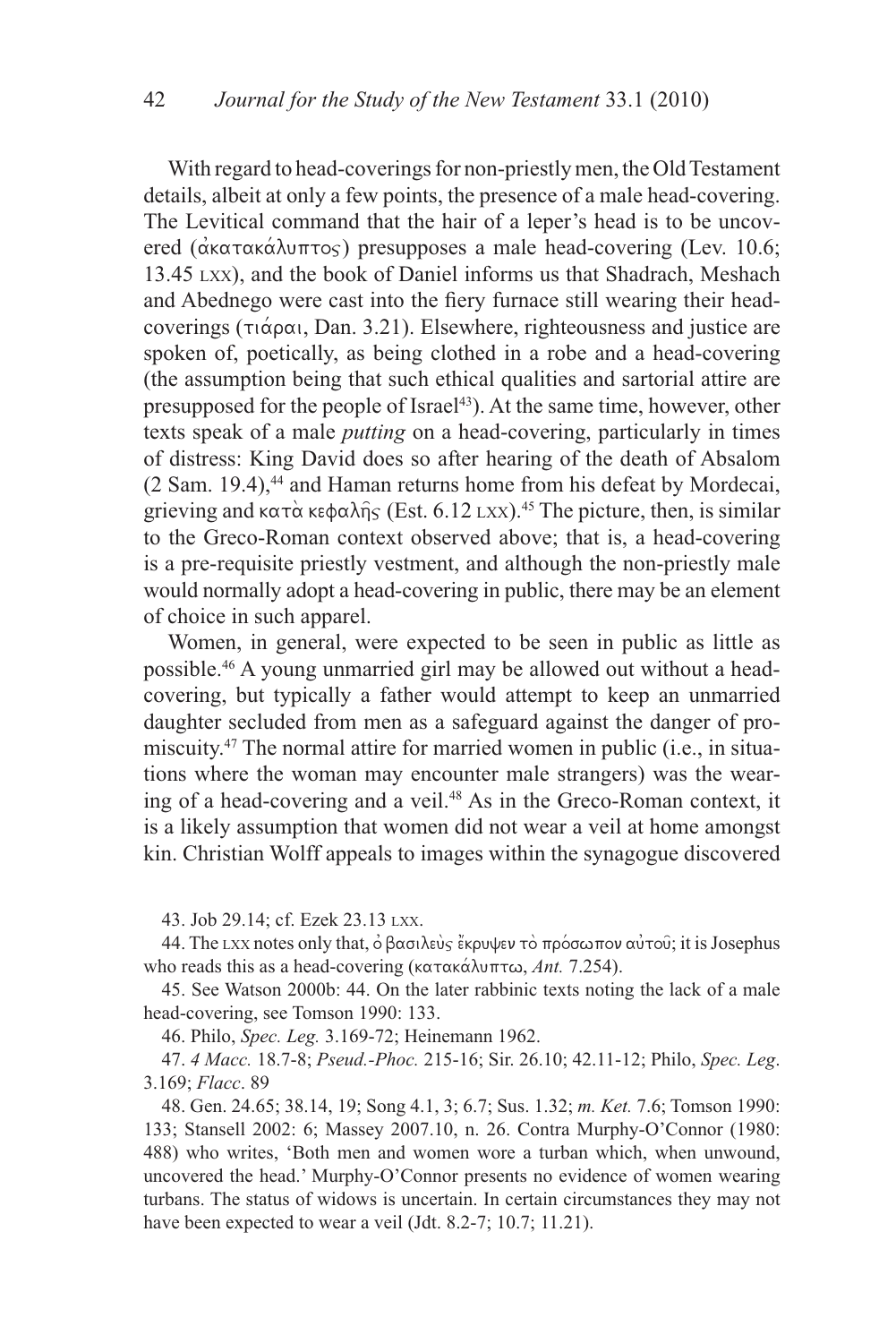at Dura Europos to claim that a woman's head-covering would have covered only the head and not the face as well.<sup>49</sup> There is certainly an impressive fresco at Dura Europos of seven women standing by a river, each wearing a head-covering, and each being unveiled. But how normative such an image may be for real-life social (and public) scenarios is difficult to ascertain, as it is to know whether such images from Jewish life in mid-third-century ce Mesopotamia can be easily retrojected back into first-century life in Corinth. Even the image itself presents problems of social locale, for there is no male presence in the fresco (as might be expected, for the foreground image is of a *naked* woman standing in the river bathing an infant). One may surmise that, here, the absence of the veil is entirely consistent within a social context of a group of women socializing alone, and, hence, that care is needed in attempting to employ Wolff's statement uncritically to public scenarios of everyday Corinthian life.

In a Jewish context, the public removal of the woman's veil was done for particular situations involving scandal (or the suggestion of scandal), and such an action would have brought shame both upon the woman and her family.<sup>50</sup> In Isa, 47.1-3, for example, the virgin daughter of Babylon is commanded to perform acts of indignity and self-humiliation, which not only include the removal of the robe and uncovering of the legs to reveal her nakedness, but also to remove the veil (αποκάλυψαι τὸ  $\kappa$ ατακάλυμμά σου). Such acts are said to directly expose the woman to shame (ανακαλυφθήσεται η αισχύνη σου) and disgrace (ονειδισμός). Similarly, the wicked accusers of Susanna, who is veiled, demand that the veil be removed (αποκαλυφθήναι αυτήν ήν γαρ κατακεκαλυμμένη), so that they may 'feast their eyes on her beauty'. The result of Susanna's unveiling is that she, those with her and all who see the act are reduced to weeping (Sus. 31-35).

49. Wolff 1982: 67 ('Paulus spricht nicht von einer Verhullung des Gesichtes, sondern vom Bedecken des Kopfes').

50. Num. 5.18 lxx; Isa. 3.19; 47.2; Ezek. 13.21; Sus. 32. Thompson (1988: 104) is misleading when she writes, 'Paul, with his Jewish background, would have experienced no conflict at men's bareheadedness in prayer; the custom of headcovering by Jewish men, seen in its minimal form in the yarmulke (skull cap) worn by men of the modern orthodox faith, did not develop until long after Paul's time'. She presents no evidence for such an assertion and simply maintains that because the yarmulke was a later tradition, the Judeans of Paul's day would have been bareheaded. Her evidence takes no account of texts in the Old Testament or the Mishnah. Gill (1990: 251) employs Thompson's statements uncritically.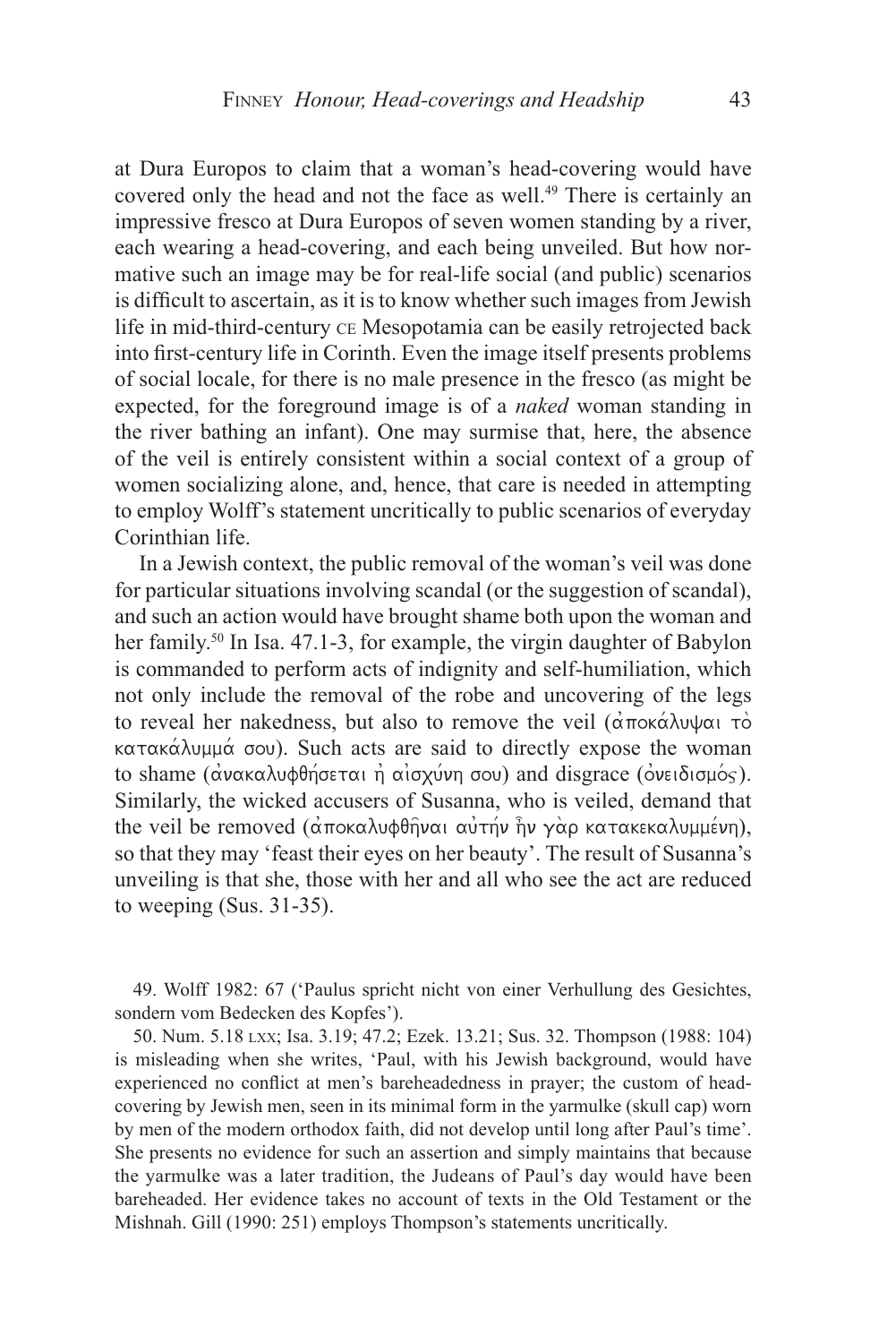In particular circumstances the hair may also have been shaved, and this was a cause of extreme public disgrace; indeed, a shaven woman was so repugnant that she could be peremptorily divorced.<sup>51</sup> A woman having unbound hair was considered to demonstrate a lack of good breeding, if not low conduct, and later rabbis warned that a woman uncovering her head could lead to a man's seduction and that a priest must be cautious when loosening the hair of a suspected adulteress.<sup>52</sup> The physical act of someone uncovering a woman's hair publicly was considered an act of violence against her and subject to a fine.53 That said, a husband may remove a wife's head covering when she was suspected of adultery.<sup>54</sup> In Num. 5 a woman who is suspected by her husband of unfaithfulness or of whom he is jealous is subjected to a priestly ritual. The woman is made to stand before the lord, and the priest then uncovers the woman's head  $(\vec{\alpha} \pi$ oka $\vec{\alpha}$   $\vec{\beta}$  to kegalh $\vec{\beta}$  the  $\gamma$ uvaikos, 5.18 LXX; hence, presupposing that it was covered), before placing the woman under oath and ministering the bitter water as a potential curse.

In summary, the categories of hair and the covering of the hair/head/ face in a variety of contexts certainly has a sexual differentiating function, but also has a social function which informs issues of symbolic power within a framework of male honour. Any crossover of sexual identity would have been an abomination for an Israelite according to Deut. 22.5. Like the Greco-Roman background noted above, the Jewish context says something explicit about the roles and appearances of men and (particularly) women in ancient societies, and demonstrates the significant overlap of a shared cultural grammar.

## *1 Corinthians 11.2-16 and the Priority of Honour*

The above sections have demonstrated the vital importance attached to public appearance and particularly the use of head-coverings in the firstcentury world. But they have also shown the disparity in the use and

51. See *T. Job* 23–25 (esp. 24.10); Ilan 1997: 156-57; Tomson 1990: 135; *m. Naz.* 4.5; *t. Nez*. 3.12-14.

52. *Abot R. Nath.* 14.35; cf. *Num. Rab.* 18.20.; *Sifre Num.* 11.2.1-3; *y. Sanh.* 6.4.1. 53. *m. B.K.* 8.6; *m. B. Qam.* 8.6; *Abot R. Nath.* 3A; Montefiore and Loewe 1938: 108. Diaspora Jews portrayed female demons as having dishevelled hair (*T. Sol.* 13.1).

54. Num. 5.18; Josephus, *Ant*. 3.11.6 §270; *Num. Rab*. 9.16; *Pes. Rab.* 26.1/2.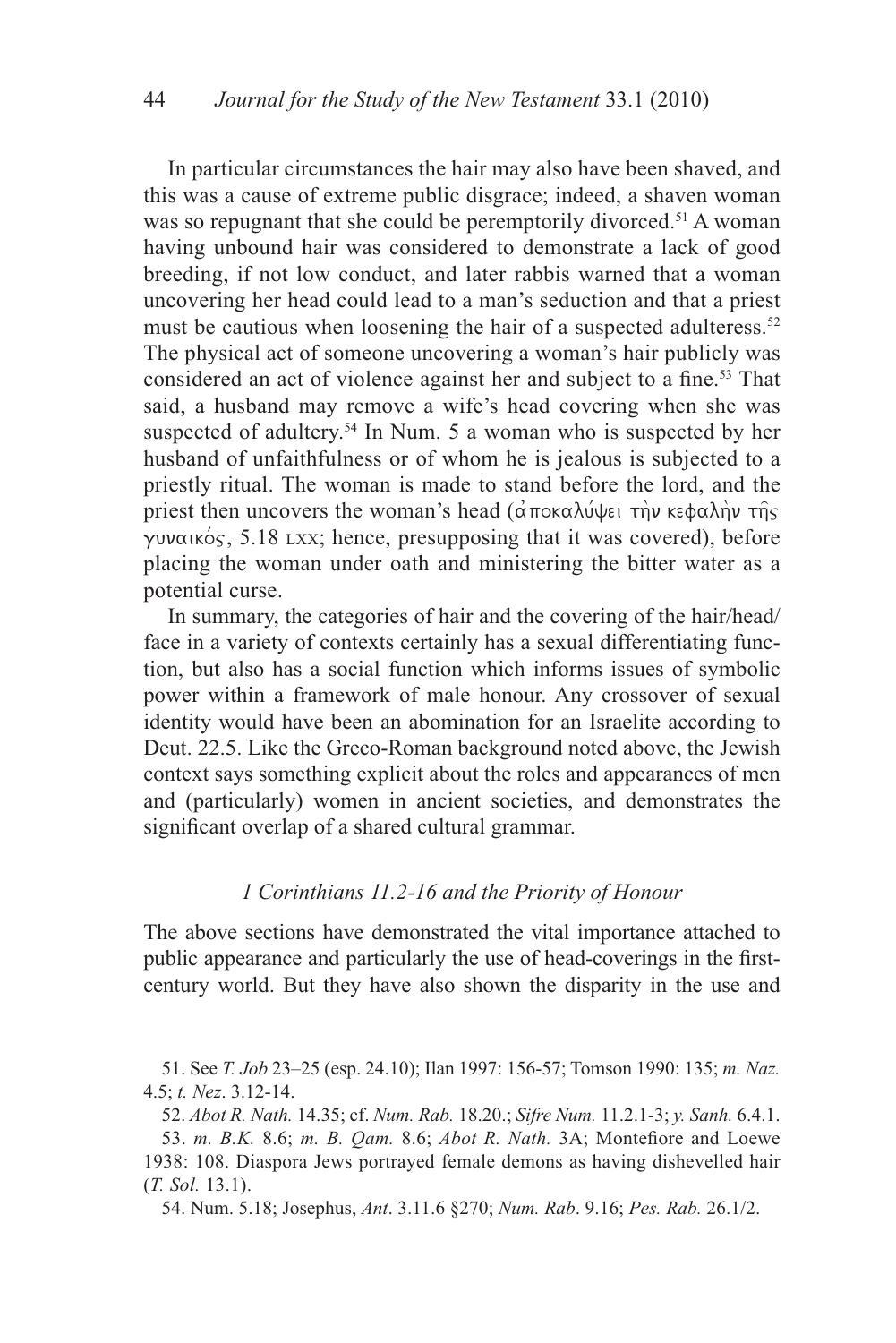function of such attire between men and women.<sup>55</sup> For both, head-coverings existed as a powerful semiotic system generating symbols of status, wealth, style and self-promotion; but, for women, there was an additional component that such attire was also linked to notions of modesty, hiddenness, self-respect and exclusivity. Certainly, within an honour-shame context, the head and face stood as a symbolic replication of the social value of honour and dishonour and were displayed as such when the head was crowned, anointed, touched, covered/uncovered, struck, slapped or even severed from the body.<sup>56</sup>

There are also two additional dimensions to take into consideration relevant to this section. Firstly, Paul's concluding injunction over idol food just a few verses earlier can be seen to have a direct bearing upon his stipulations here (and, indeed, may have warranted the juxtaposition of the two topics). In 10.19-33, the apostle makes clear that behind idols, that is, the Greco-Roman pantheon, lay demons, and that sacrifices to (i.e., worship of) such demons negates the honour due solely to God and provokes a degree of divine jealousy,

I imply that what pagans sacrifice, they sacrifice to demons and not to God. I do not want you to be partners with demons. You cannot drink the cup of the Lord and the cup of demons. You cannot partake of the table of the Lord and the table of demons. Or are we provoking the Lord to jealousy? (1 Cor. 11.20-22a, nrsv)

Here, notions of honour-shame are seen to have a spiritual dimension reaching into the heavenly realm whereby honouring demons dishonours God. In 1 Cor. 10, Paul speaks of the social context of worship to one's deity in relation to food, here in 11.2-16 it relates to head-coverings. In short, if the male covers his head to honour idols, behind which lay demons, and by which God is dishonoured and provoked to jealousy, then, it is easy to perceive how Paul deemed that a radical alternative was necessary.<sup>57</sup>

55. Oster (1988) rightly critiques Fee's remarkable assertion that there is 'almost no evidence (paintings, reliefs, statuary, etc.) that men in any of the cultures (Greek, Roman, Jew) covered their heads ... In the final analysis ... we simply have to admit that we do not know, in any case, it is hypothetical whatever it was' (1987: 505-508).

56. Hanson and Oakman 1998: 70; cf. C.A. Barton 2001: 56-58, 74, 79-80.

57. On this section, Fee 1987: 469-75; Martin 1995: 179-97 (on the pollution of the body in this context); Newton 1998; Thiselton 2000: 767-79.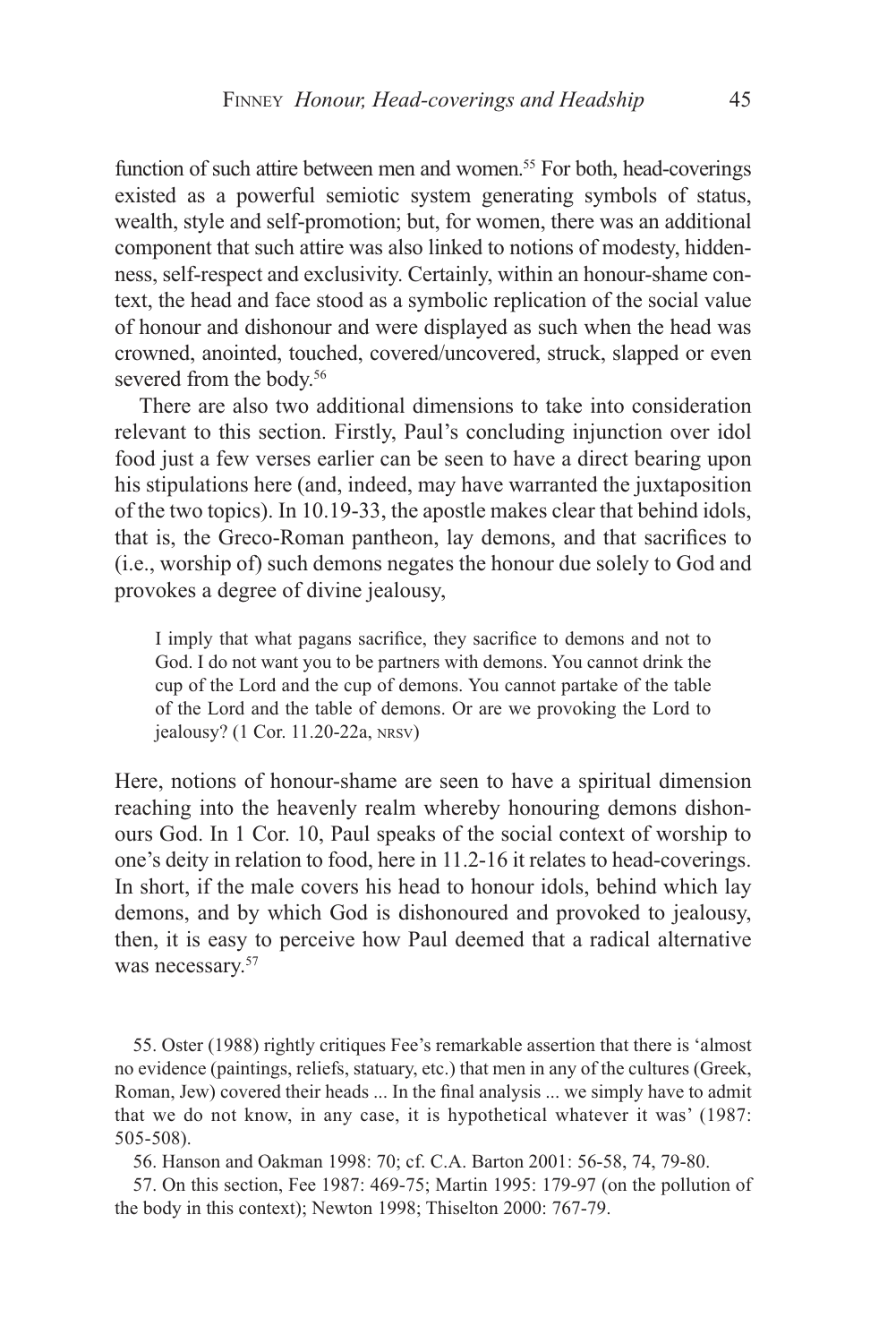Secondly, Paul's conceptual ideology of 'church' is that of the fictive kinship of believers drawn together as the new household of God.<sup>58</sup> The gospel proclamation goes out to and is embraced by individuals who are bound together in a new and distinct metaphorical family; they are  $\alpha\delta\epsilon\lambda\phi$ in Christ, and so children of God.<sup>59</sup> Paul can even envisage himself in a paternal role and refers to the Corinthian believers as his 'beloved children' and to himself as their father (1 Cor. 4.14-15; cf. 2 Cor. 12.14-15). Certainly, Jesus' call to radical discipleship as outlined in the Gospel traditions explicitly sanctioned the relativization of kinship and household ties,<sup>60</sup> so that allegiance to Christ and God superseded those of family or other kin-groups. In this context, Paul can encourage Christ-followers to take the necessary step of considering that their commitment to Christ and the demands of his mission might require them both to forego family commitments and to forge alternative 'kinship' relations with fellow believers outside the family circle.<sup>61</sup> Here, the use of family imagery to create a new and distinct identity for his congregations creates a clear boundary from that of the dominant groups outside.<sup>62</sup>

But herein lay a potential problem for Paul in his guidance of the young community on the question of head-coverings: how to mitigate visible indices of status differentiation and instead assert the homogeneity of believers as  $\alpha\delta\epsilon\lambda\phi$  in Christ? If, as shown, the norm for higher-status men in a liturgical setting was to cover the head (not only as an indicator of that status but also as a visible sign of devotion, piety and the *lex sacra*), then problems would undoubtedly accrue if one of the higher-status men strove to dominate proceedings or attempted to take on the function of *paterfamilias*. 63 And if a *number* of men strove to fulfil this role then, aside from negating Paul's conceptual understanding of the community as  $\dot{\alpha}\delta$  $\epsilon\lambda\phi$ oi, this would potentially result in resentment, rivalry and perhaps conflicting groups. On the reading here, Paul has already mitigated such

58. See Joubert 1995; Barclay 1997.

59. Aasgaard 1997. 1 Corinthians has by far the highest number of references to believers as  $\dot{\alpha}$ δελφοί in the genuine Pauline corpus (39×; compared to 19× in Romans,  $12\times$  in 2 Corinthians,  $11\times$  in Galatians,  $9\times$  in Philippians,  $19\times$  in 1 Thessalonians). 60. S.C. Barton 1997.

61. See S.C. Barton 1997; Barclay 1997; Esler 1997; cf. Eph. 3.14-15; 1 Tim. 3.15.

62. Although, as the case of Onesimus (Philemon) demonstrates, it did not necessarily follow that all of the members of a household were Christ-followers.

63. I leave aside here the debate over the status location of key figures within the community, for the issue may be one of high status *relative* to others. See, most recently, Longenecker 2009 and the literature cited there.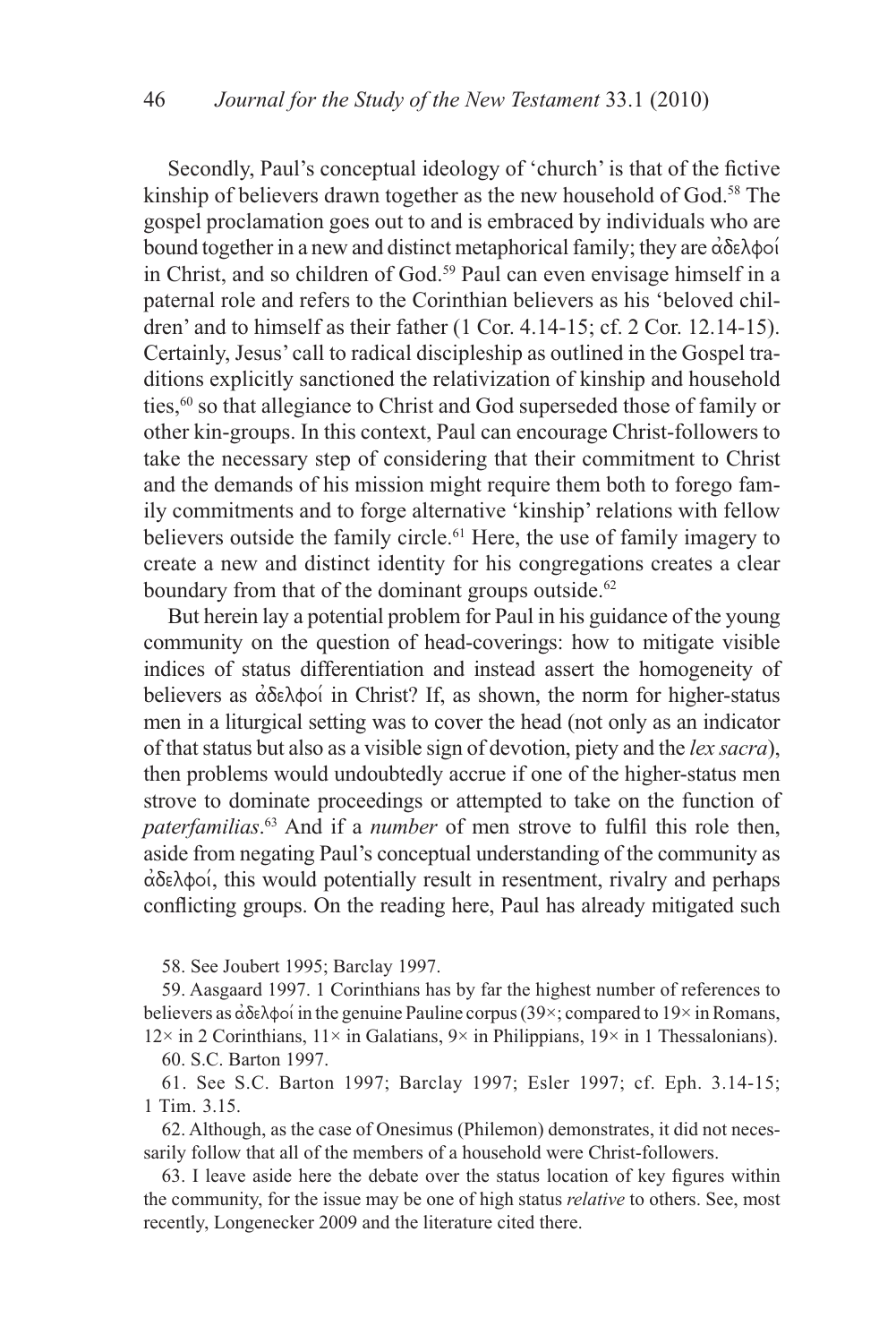potentialities during his time in Corinth by insisting that all of the men eschew a head-covering. That is, a demonstrable change in worship attire was necessary in order to take the radical step of accommodating all of the male members of the nascent Christ movement *equally* into the new community in Christ. Here, status distinctions are left behind; the higher status men are to forego visible demarcations of status by remaining uncovered.

The problem for Paul appears to be that, at the time of writing, a number of men were now employing the pagan norm of covering the head. But how can this be so if Pauline praxis was the opposite during his time with the church? A fitting scenario would be that at some point following Paul's departure, Greco-Roman male neophytes who traditionally covered the head in a liturgical setting entered the community and persisted with such attire. As the male head-covering was a vital (and highly visible) part of the ethos of Roman piety and devotion which had stood for generations, and with Paul absent, such men may have encountered little objection.64 For these neophytes, any insistence on worshipping with uncovered head, clearly a radical departure to cultural norms and expectations, was perhaps a step too far in terms of their acculturization of a new Christ-centred paradigm.<sup>65</sup>

So, too, these men, especially those traditionally functioning as *patresfamilias* may have wanted to continue to assert some kind of social superiority and importance within the community and hence remained with covered head.<sup>66</sup> Such an attitude may have encouraged others to do likewise. The significant point here is that in traditional Roman thinking the male head-covering was worn to venerate one's god, and it should be of little surprise that some (or many) of the men in the community began to return to this particular pietistic gesture. As noted above, the potential for such action to result in antagonism, hostility and conflicting groups is one that has now clearly occurred within the community. Hence, in 1 Cor. 11, Paul offers clarification of his earlier teaching,  $\Theta \hat{\epsilon} \lambda \omega \delta \hat{\epsilon} \psi \mu \hat{\alpha} \varsigma$  $\epsilon$ ιδέναι ότι παντός ανδρός ή κεφαλή ο Χριστός εστιν (11.3, emphasizing the homogeneity of male life in Christ  $[\pi \alpha v \tau \dot{\alpha} \dot{\alpha} \dot{\alpha} \dot{\alpha} \dot{\alpha} \dot{\alpha} \dot{\beta} \dot{\alpha} \dot{\alpha}]$ ) ...  $\pi \dot{\alpha} \dot{\beta} \dot{\alpha} \dot{\alpha} \dot{\beta} \dot{\beta}$ προσευχόμενος ή προφητεύων κατα κεφαλής έχων καταισχύνει την κεφαλήν αυτού (that is, Christ,<sup>67</sup> 11.4). In the context of the above study, this is a startling proposal, for the Greco-Roman and Jewish norm would

64. Oster 1988: 494; Witherington 1995: 238.

65. On acculturization and what has been termed 'dissonance' (or 'status-dissonance'), see Elliot 1986; Neyrey 1990; Malina 1993; Malina and Neyrey 1996.

66. Gill 1990: 250.

67. So, Barrett 1971: 250; Moxnes 1988; Thiselton 2000: 827.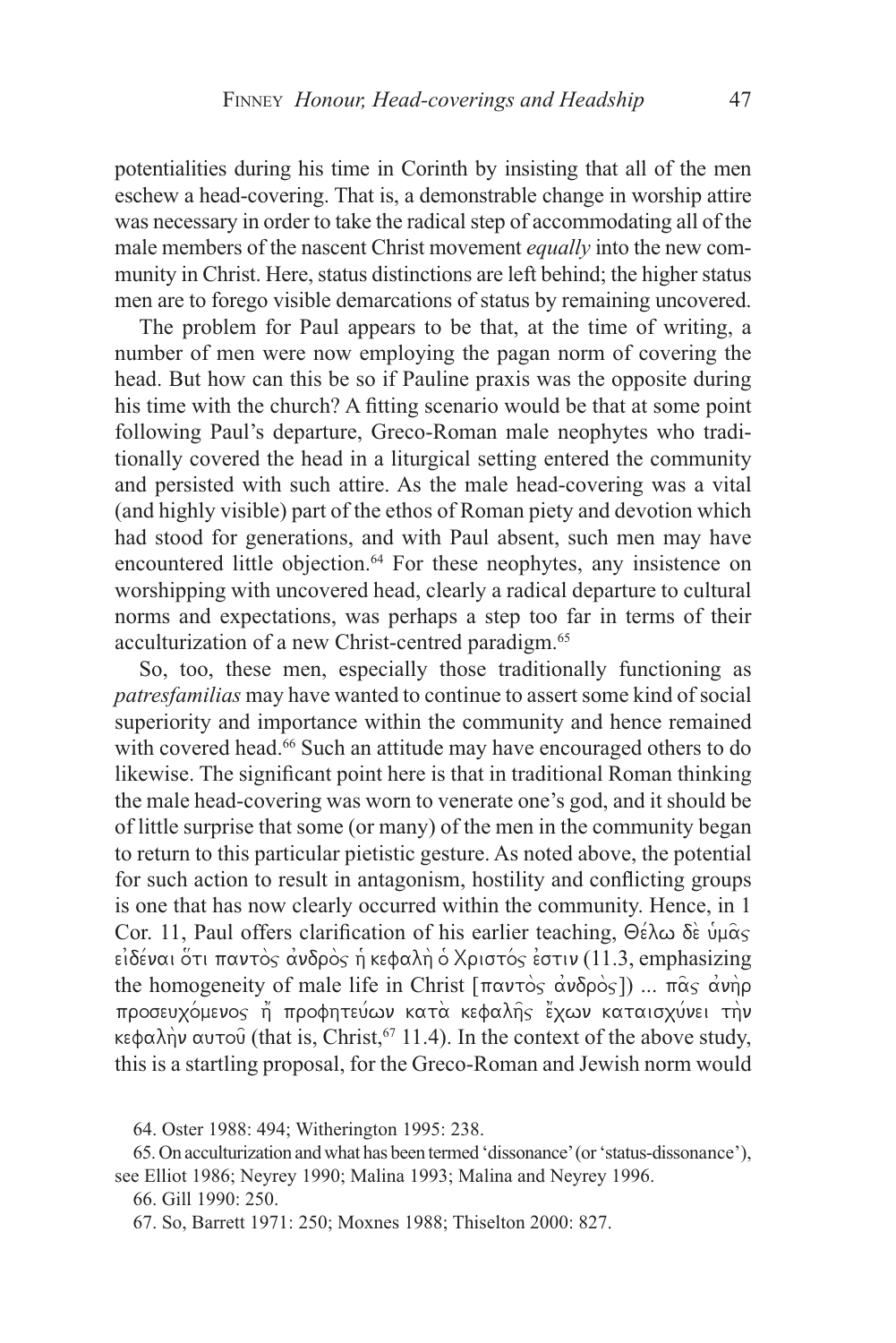be that the opposite is the case: God is disgraced by an *uncovered* male head. That Paul can offer such a proposal so briefly and assuredly, and *without* further elucidation, suggests that this is not an assertion originally made here. Paul's injunction then asserts that *a man* (or the *every man* of 11.3) is the image and glory of God and hence should reflect that glory by remaining uncovered, Ανήρ μεν γάρ ουκ οφείλει κατακαλύπτεσθαι την κεφαλην είκων και δόξα θεου υπάρχων (11.7).

The matrix of honour-shame may be beneficially used to elucidate a number of key points within the social context of Paul's injunctions.<sup>68</sup> The wearing of the traditional Roman head-covering brought honour to the gods; in Paul's teaching it is now the absence of that head-covering which, in asserting the brotherhood of believers, brings honour (glory) to God and reflects something of his image. The question for the neophyte may well have been formulated around the debate of which option was most suitable in honouring one's deity. If so, the traditional view of deference and humble concealment behind a head-covering may have been considered more appropriate—firmly entrenched traditions are often difficult to change, especially, as here, when the new expectations are the very opposite of those earlier traditions (and more so when the traditional proffering of honour to one's god was immersed in the very stability of the *pax Romana*).<sup>69</sup>

Further, if rival members, or groups, were attempting to foster an ambition to dominate proceedings by use of such attire, then this would undoubtedly cause rivalry and discord. And if the community could be easily dishonoured through any of its members acting improperly, it would be particularly shameful for the members themselves to demonstrate antipathy towards each other.70 Paul's reasoning is that *in Christ* there should be no sense of superiority, therefore all of the men should be unveiled (they are *all* αδελφοί in Christ), a scenario which removes any sense of social superiority. The new symbol of presenting honour to Christ alone, and so shunning the worship of idols/demons and distinctions of social superiority, was to be the uncovered head.

That Paul is only now giving *theological* justification for his views perhaps demonstrates that during his time in Corinth his theological reflection upon the uncovered head of the man may not have been fully formed or elucidated, or perhaps that he was misunderstood (or that his

<sup>68.</sup> See esp. Malina 2001; Gundry-Volf 1997.

<sup>69.</sup> See Moxnes 1988.

<sup>70.</sup> Esler 1997: 124.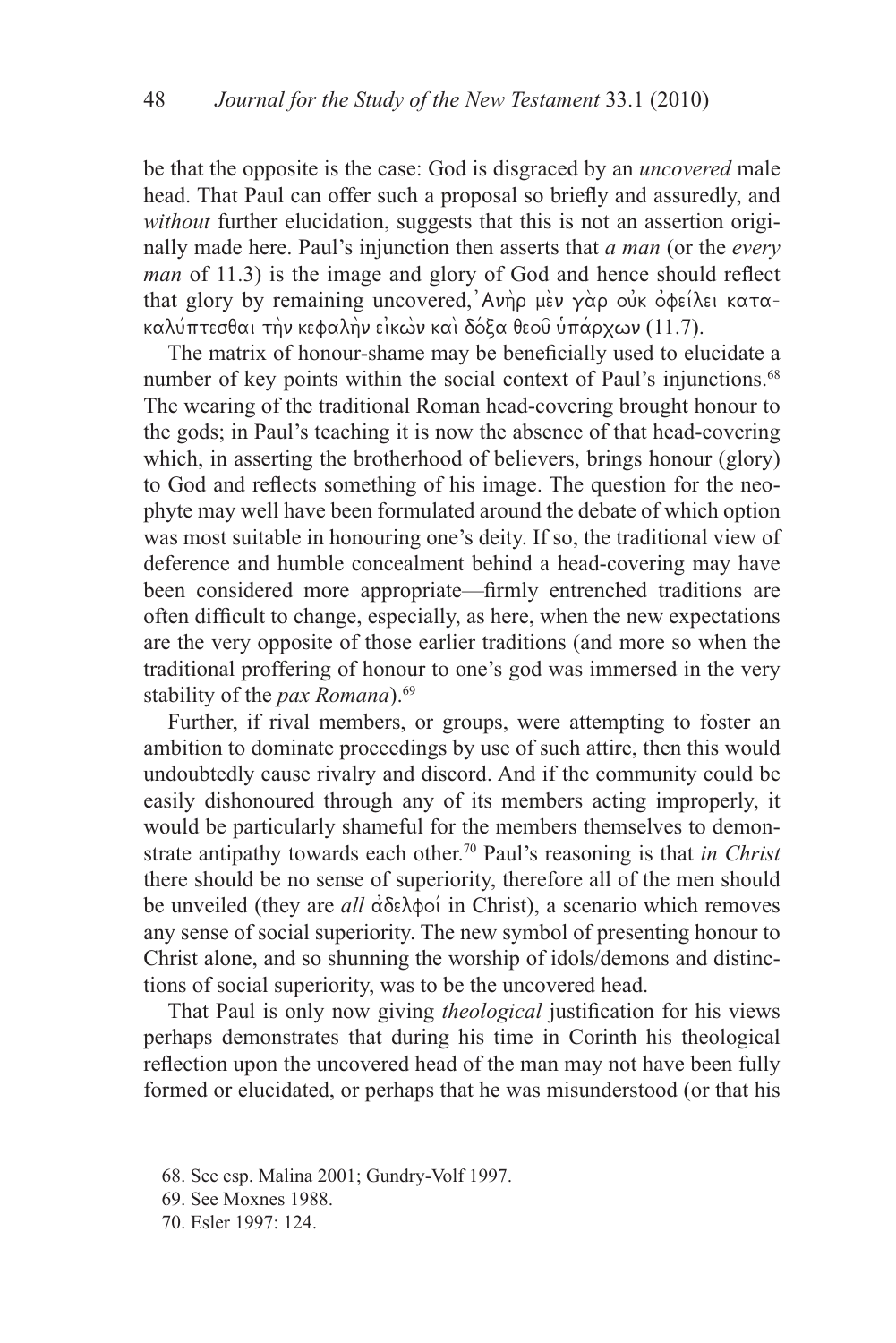thinking lacked cogency).<sup>71</sup> But now he wishes them to recognize the basis of his injunctions in 11.7, where the language of glory is conjoined to that of honour. The man is not only created in the image of God, but in some way mirrors an inherent aspect of God's own glory which the man is designed to reflect through the uncovered head. The (uncovered) glory of the uncovered man is intended to bring honour to God.72 The covering-up of that God-given glory within a context of prayerful or prophetic communion with God is an action that now brings shame upon both the man himself (upon his own head<sup>73</sup>) and upon his metaphorical head, Christ.74

For women, however, the central social constraints within an honourshame culture were very different.75 In a liturgical setting a woman may have had the option of wearing a head-covering or not, depending on her role, and particularly at home the wife may well have been uncovered whilst engaged in aspects of the domestic cult (provided only male-kin were present). In Paul's absence, neophyte women entering the community may have wished to mirror conventions at home and remain uncovered amongst kin (asserting the homogeneity of the new kinship group), whilst others may have recognized that if there was to be a change in male head-coverings, then they, too, could make changes. And if the uncovered male head in some way gave greater glory and honour to God, then perhaps a number of the women sought to bring such honour to God by emulating the men and removing the head-covering.<sup>76</sup> But in the

71. As noted above, both Engberg-Pedersen and Horrell maintain that Paul is here simply modifying or correcting his previous teaching. This is too simplistic and ignores the fact that Paul was part of the worshipping community for a yearand-a-half. The text was not written in a literary vacuum, and answers need to be formulated as to why *both* the men and women of the community are now behaving contrary to what were surely Pauline expectations. After all, the issue of wearing a head-covering is rather clear: either you wear one or you do not.

72. Legitimated by the Israelite notion of human beings created in the image of God, 1 Cor. 11.7.

73. The debate over the meaning of  $\kappa \in \Delta \setminus \mathbb{R}$  is well documented in the major commentaries (see esp. Thiselton 2000: 812-22). Its precise meaning makes little difference to my argument here.

74. On the uncovered head bringing shame to both the man *and* Christ, see Fee 1987: 506; Jervis 1992: 241f.; Engberg-Pedersen 1991: 682.

75. Paul's instructions at this point are likely to include all of the women at Corinth; cf. Hays 1997: 185.

76. Cf. Wire (1990: 123), '[it is] likely that the women who prophesied uncovered chose to do so for some purpose with social consequences and theological justification'.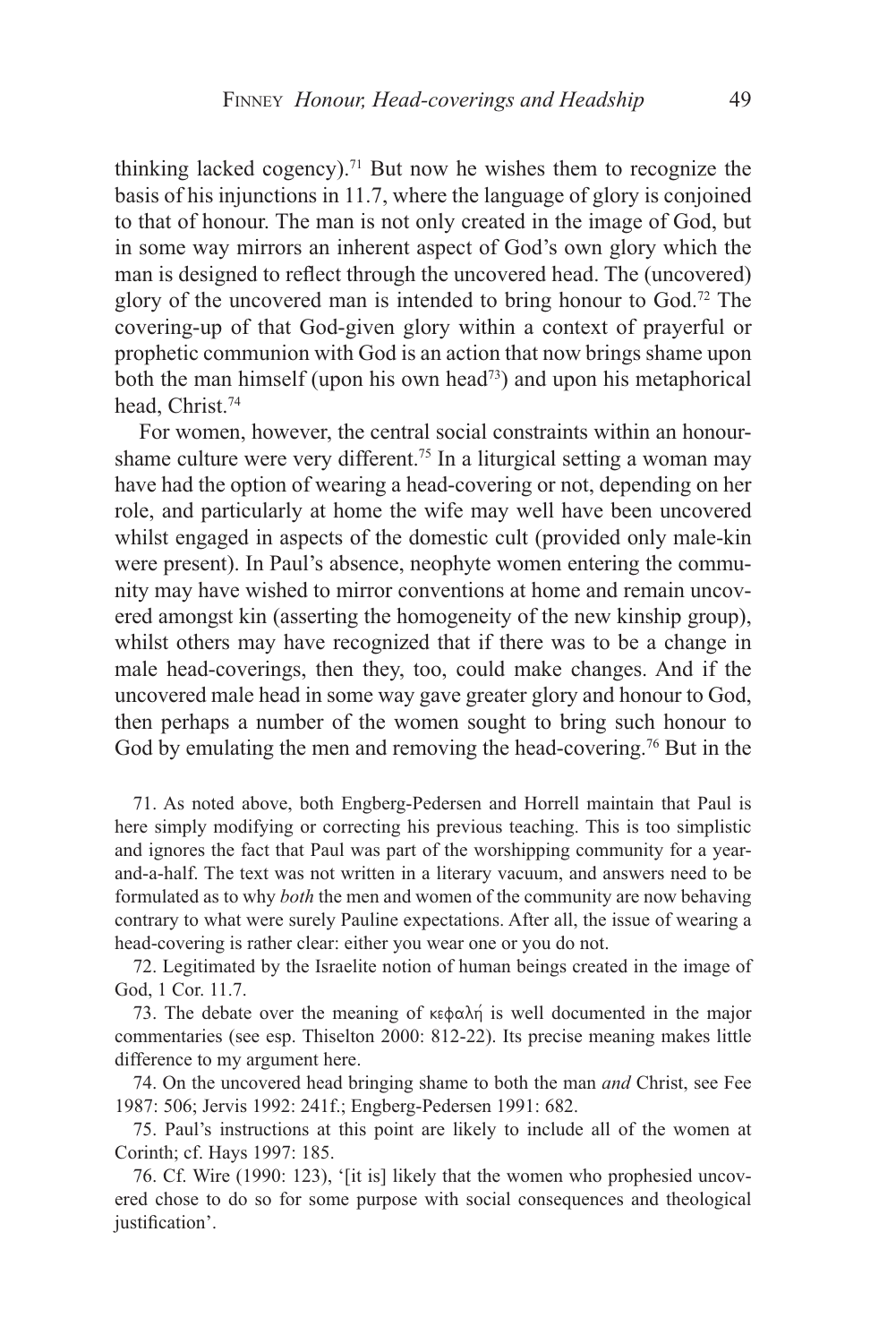context of communal meetings, either in a house-group setting or that of a larger meeting of the whole community, the presence, or potential presence, of non Christ-followers (e.g., friends, acquaintances, Godfearers or even strangers) would necessitate appropriate *public* attire—which was to keep the head covered.77

In this respect, then, Paul's ideological concept of the homogeneity of life in Christ begins to break down, and for all of the radicality of his injunctions for male worshippers, Paul asserts, and maintains, a clear cultural distinction between men and women at worship. Indeed, it is intriguing to note that, unlike Gal. 3.28 where Paul can assert, 'There is neither Jew nor Greek, there is neither slave nor free man, there is neither male nor female; for you are all one in Christ Jesus', in 1 Cor. 12.13 this tripartite assertion is abbreviated to omit the oneness of male and female. So, despite the clear linguistic overlap,

 $Gal. 3.28$ , πάντες γαρ υμείς είς έστε έν Χριστώ Ιησου [εβαπτίσθητε, v. 27]

 $1$  Cor. 12.13, γὰρ...ἡμεῖ $\varsigma$  πάντε $\varsigma$  εἰ $\varsigma$  ἓν σῶμα ἐβαπτίσθημεν, $^{78}$ 

and despite Paul's clear ideological assertion in 1 Cor. 12 of the homogeneity of disparate body parts into the one body of Christ, Paul declines to assert an equality between male and female on the question of headcoverings.79 But why is this? The answer, again, appears to be focused upon the social context of honour-shame whereby, for women, the Christ-movement at worship was to remain sensitive to cultural norms regarding presence of non-kin.

The woman brought respect and honour to her literal male kin (if believers) and to her fictive kin (the male members of her new family *in Christ*) by the wearing of a suitable head-covering. A woman participating in a setting of worship with her head uncovered had the potential to bring shame to herself, and to the men with whom she was associated (certainly, any believing husband, father, brother or son may well have felt extreme

77. See Winter 2001: 136-38 on the potential presence of non Christ-followers.

78. On the parallels, see esp. Dunn 1970: 109-31.

79. Interestingly, Thiselton writes that Paul's language in 1 Cor. 12.13, '*constitutes a direct onslaught against categorization or elitism within the church*' (2000: 998, italics his). But while he also mentions the Gal. 3.28 parallel, he fails to engage either with the relevance of his statement for 11.2-16 or with Paul's omission of equality between male and female.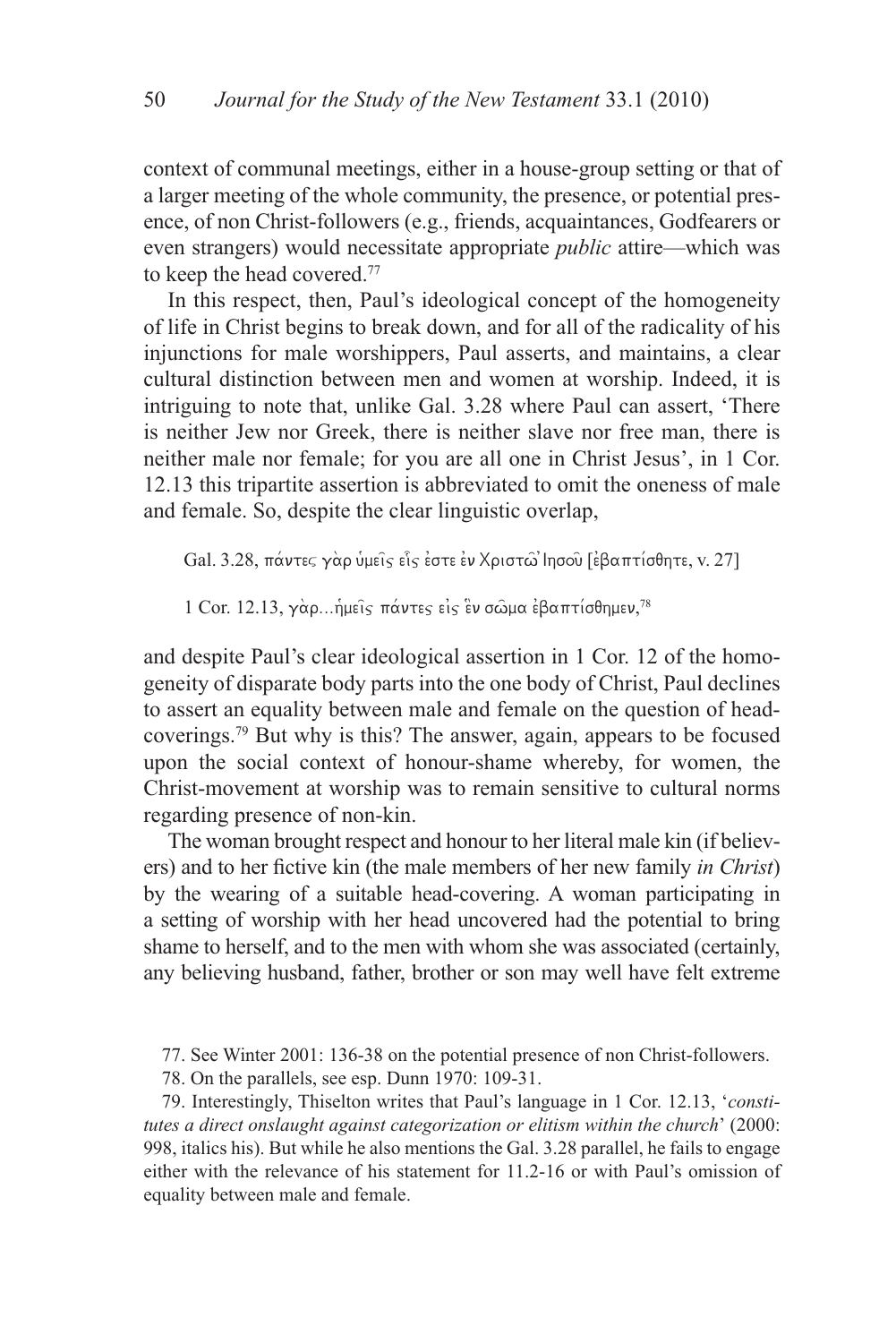humiliation by such action<sup>80</sup>). That an uncovered woman was anathema in this context is drawn by Paul's wider cultural parallel, 'it is one and the same thing as having her head shaved. For if a woman will not veil herself, then she should cut off her hair: but if it is disgraceful for a woman to have her hair cut off or to be shaved, she should wear a veil' (11.6). The cultural certitude of the shame brought by a shaved head appears to be obvious in Pauline thought; and, equally, an uncovered female head within a context of the appearance of strangers appears to be no different. The woman's uncovered head is considered shameful. Once again, that Paul perhaps deems it necessary in the letter to present clarity of thought means that there was an element of vagueness and ambiguity in his previous teaching.

In terms of headship, Paul's directives appear to run parallel with notions of honour: the woman is to bring honour to her metaphorical head, the man; the man is to bring honour to Christ, and Christ to God. Although the position of the woman is one step displaced from Christ vis-à-vis the man, she still has a vital role to play in the structural balance of honour. For a man dishonoured and discredited by the action of female-kin can bring no honour upon those to whom he is responsible (an employer, patron, slave owner etc.); indeed, such people would be dishonoured by the man. It remains so within the Christ-movement. A discredited and humiliated male can bring little honour to his god in the eyes of the first-century world. Conversely, a woman, correctly attired, brings honour to a man—in such a social setting the woman represents the *glory* of the man (11.7)—who, in the context of 1 Cor. 11.2-16, is then able to bring honour to Christ.<sup>81</sup>

This may well point to the notion of the woman's  $\epsilon \xi$ ou $\sigma \alpha$  in 1 Cor. 11.10. Traditionally, this verse is understood either in the sense that the head-covering is a sign or symbol of a woman's authority to pray or

80. Contra Watson, who maintains, 'In failing to cover her head, she brings dishonour upon her head, that is, upon *herself* ... Her uncovered head is clearly *her own* shame: there is no reference at all to a *man*, woman's figurative head, who is put to shame by her conduct' (2000: 529; italics his). Rather, the evidence of honourshame cultures suggests that the male-kin (not necessarily a husband, if the woman was unmarried) would be shamed also. See MacDonald 1988: 117; Gundry-Volf 1997: 154-55; Hays 1997: 184-85.

81. Contra Watson, who writes, 'Paul will similarly claim that woman's long hair is "glory *to her*," not to her husband—if she has one' (2000a: 530; italics his). Watson again misses the context of honour-shame. The Jerusalem Talmud (*y. Ket.* 11.3) contains an anecdote of one Rabbi Jose the Galilean who was advised to divorce his wife because, it was said, 'she is not your glory'.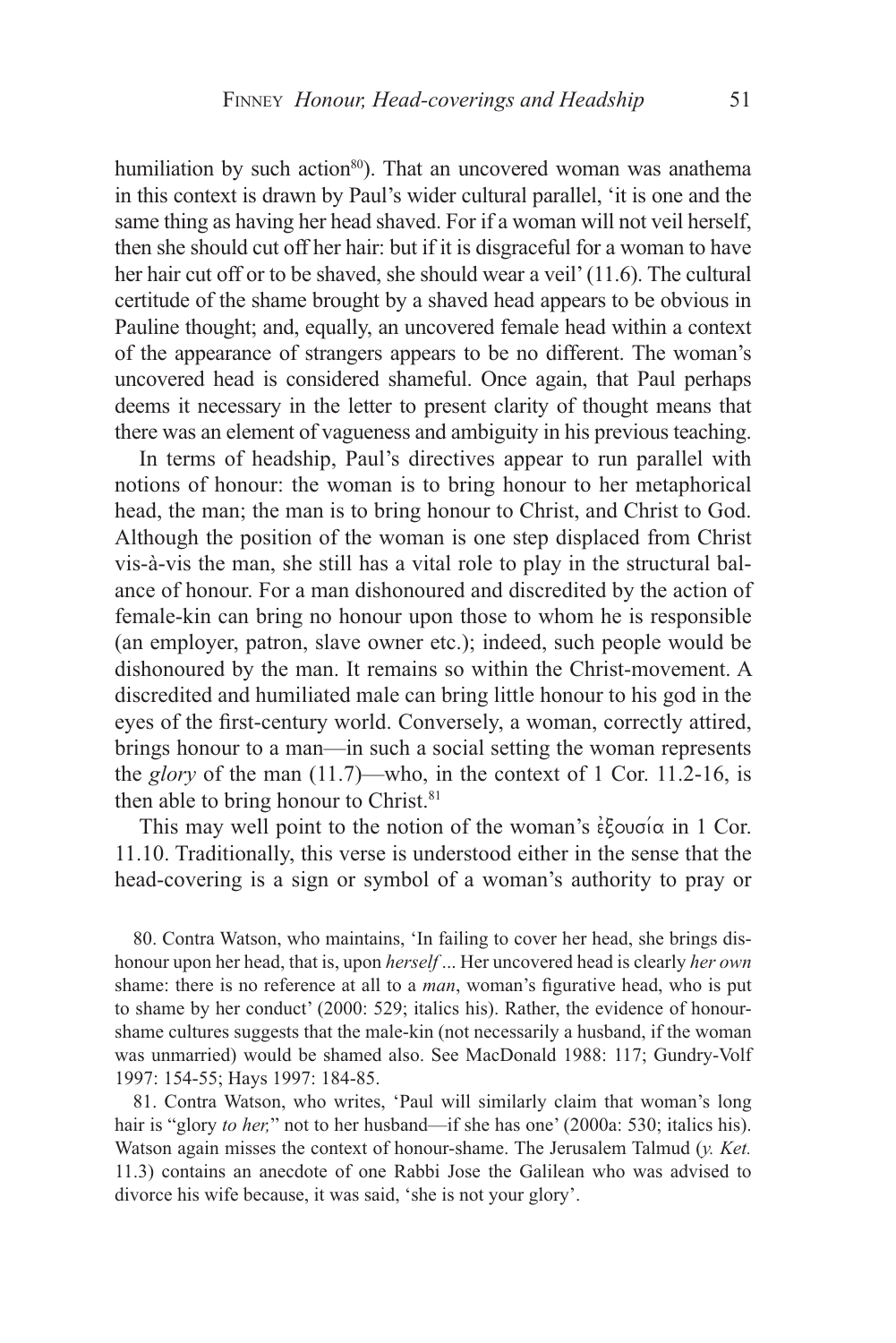prophesy within the worshipping community, ${}^{82}$  or that a woman should exercise control, power or freedom over her head.<sup>83</sup> The latter view appears to make more sense, not least because Paul's admonition points specifically towards the prepositional clause  $\delta \alpha \overrightarrow{\alpha}$  to  $\alpha \gamma \gamma \epsilon \lambda_{0}$ , rather than to thoughts of prayer and prophecy. But the definition requires nuance. By maintaining the appropriate head-covering, the woman maintains the structural balance of honour appropriate within the worshipping community, and it is precisely the presence of the head-covering which is a fitting symbol of her *ability* or *capability* ( $\epsilon \xi$ ou $\sigma$ ( $\alpha$ ) to do so. Such ability brings honour and respect to the community as a whole. Conversely, the woman also has  $\epsilon \xi$ ou $\sigma \alpha$  (in a wider sense, of freedom of choice together with an element of power) to bring dishonour upon the man, upon Christ and upon the community.84 The head-covering in effect becomes a fitting symbol of the honour, self-control and orderliness that Paul desires for the entire community.85

This then makes sense with regard to  $\phi$  a  $\gamma$   $\gamma$  and  $\gamma$ . For whether these are visiting human messengers,<sup>86</sup> fallen 'lusting' angels<sup>87</sup> or, most likely, 'good' angels present as guardians of order,<sup>88</sup> the priority of maintaining the honour of the community by the women is vital. The head-covering means that the woman's own honour is safeguarded from the sexual desire of heavenly beings (or indeed the sexual temptations of other men<sup>89</sup>), and, equally, that she maintains the natural order fitting for a worshipping community (whether in the presence of angelic beings or outsiders), which then brings honour to the community. It also means that a woman's hair, as *her* glory (11.15), is covered so as not to detract from God's glory in worship.

82. See Hooker 1963–64: 413, cf. 416; Barrett 1971: 254-55; cf. Fee 1987: 519-21.

83. Cf. Fee 1987: 520-21; Engberg-Pedersen 1991: 682, n. 13.

84. Paul's previous use of  $\epsilon$  covo $\alpha$  in 1 Corinthians (7.37; 8.9; 9.4-6, 12, 18) demonstrates that it refers to a right which can be relinquished.

85. On the relevance of honour, see esp. Feuillet 1973, 1974.

86. So Padgett 1984: 81-82; Murphy-O'Connor 1988: 271; Thompson 1988: 112.

87. So Theissen 1987: 171-72; Martin 1995: 242-46.

88. So Hooker 1963–64: 412-13; Hall 1990: 39; Wire 1990: 121; Jervis 1992: 243f.; Gundry-Volf 1997: 164; Hays 1997: 188. Paul sees angels as observers of the created order (1 Cor. 4.9); elsewhere, the New Testament has angels as watchers of believers (1 Tim. 5.21) and even churches have angels (Rev. 1.20). The Old Testament also notes the presence of angels in worship (Ps. 138.1).

89. Jaubert 1971–72; Watson 2000a, 2000b.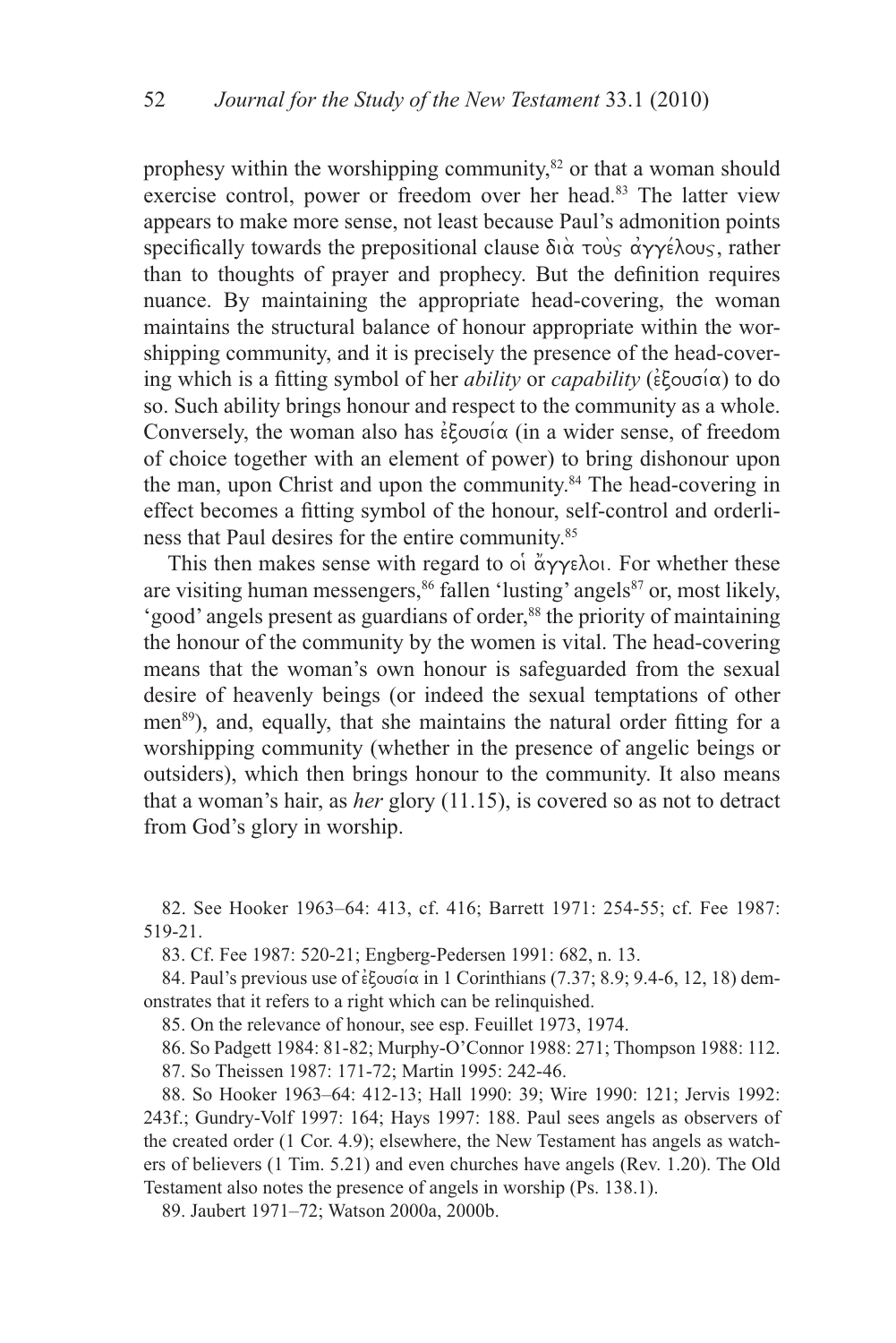### *Conclusion*

The matrix of honour-shame, which permeated the culture of Roman Corinth in the first century ce, fruitfully supplies the social context of 1 Cor. 11.2-16. In honour-shame societies there is a strong emphasis upon clearly defined gender roles, a blurring or rejection of which brings shame—not only upon the individuals directly involved, but also upon one's husband or wife, one's family, one's wider community of friends and associates, and in a religious context upon one's deity. Paul's argument here is one based on distinctive and suitable gender roles for a worshipping community under God. On the issue of head-coverings, then, Paul has established a new norm for men: the lack of a head-covering is insisted upon in order to undermine any indicators of male status as the community worshipped together. At the same time, in light of the potential presence of visitors, the women are to *maintain* certain boundary markers by wearing a head-covering. Paul insists that transgression of the conventional boundary for the women or transgression of the new boundary for the man has the potential to bring shame, and implies the loss of honour. In short, he is attempting to establish a radical new perspective for male worshippers yet demand a traditional one for women. Both, however, are deeply grounded in his theological understanding of the created being within a context of honour and shame, and how they are most suitably manifest in worship.

#### *References*

| Aasgaard, R.      |                                                                                  |
|-------------------|----------------------------------------------------------------------------------|
| 1997              | 'Brotherhood in Plutarch and Paul: Its Role and Character', in H. Moxnes         |
|                   | (ed.), Constructing Early Christian Families (London: Routledge): 166-82.        |
| Alexander, L.C.A. |                                                                                  |
| 1993              | 'Chronology of Paul', in R.P. Martin, D.G. Reid and G.F. Hawthorne (eds.),       |
|                   | Dictionary of Paul and his Letters (Leicester: IVP): 115-23.                     |
| Aune, D.E.        |                                                                                  |
| 2000              | 'Religion, Greco-Roman', in C.A. Evans and S.E. Porter (eds.), <i>Dictionary</i> |
|                   | of New Testament Background (Leicester: IVP): 917-26.                            |
| Balsdon, J.P.V.D. |                                                                                  |
| 1960              | 'Women in Imperial Rome', <i>HT</i> 10: 24-31.                                   |
| Barclay, J.M.G.   |                                                                                  |
| 1997              | 'The Family as Bearer of Religion in Judaism and Early Christianity',            |
|                   | in H. Moxnes (ed.), Constructing Early Christian Families (London:               |
|                   | Routledge: $66-80$ .                                                             |
| Barrett, C.K.     |                                                                                  |
| 1971              | A Commentary on the First Epistle to the Corinthians (2nd edn.; London:          |
|                   | A. & C. Black).                                                                  |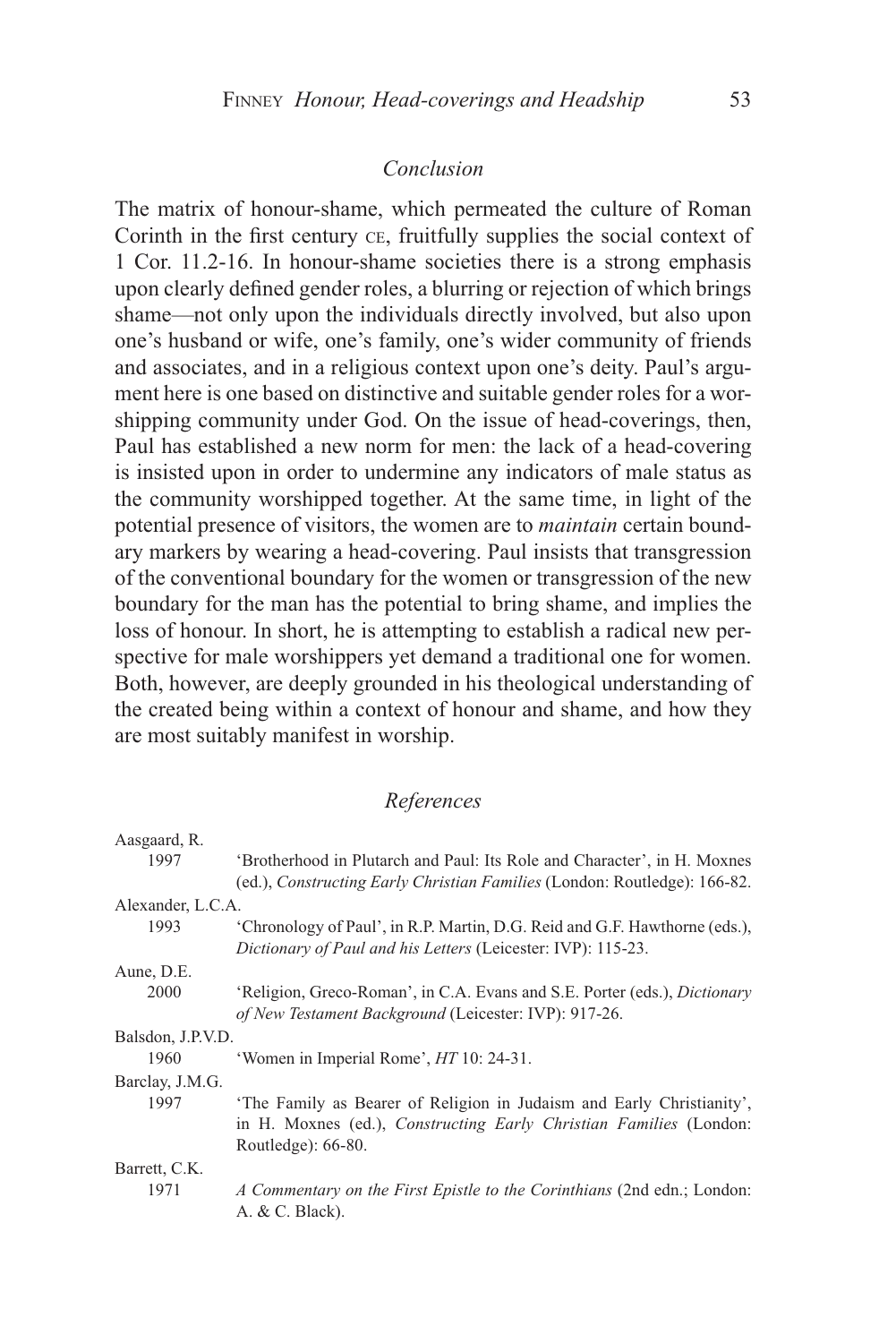| Barton, C.A.         |                                                                                                                                                                                                                                                                   |
|----------------------|-------------------------------------------------------------------------------------------------------------------------------------------------------------------------------------------------------------------------------------------------------------------|
| 2001                 | <i>Roman Honor: The Fire in the Bones</i> (Berkeley: University of California<br>Press).                                                                                                                                                                          |
| Barton, S.C.         |                                                                                                                                                                                                                                                                   |
| 1997                 | 'The Relativisation of Family Ties in the Jewish and Greco-Roman<br>Traditions', in H. Moxnes (ed.), Constructing Early Christian Families<br>(London: Routledge): 81-100.                                                                                        |
| Berry, J.            |                                                                                                                                                                                                                                                                   |
| 1997                 | 'Household Artefacts: Towards a Reinterpretation of Roman Domestic<br>Space', in R. Laurence and A. Wallace-Hadrill (eds.), <i>Domestic Space</i><br>in the Roman World: Pompeii and Beyond (JRASS, 22; Portsmouth, RI:<br>Journal of Roman Archaeology): 183-95. |
| Clarke, J.R.         |                                                                                                                                                                                                                                                                   |
| 1991                 | The Houses of Roman Italy, 100 BC-AD 250: Ritual Space and Domestication<br>(Berkeley: University of California Press).                                                                                                                                           |
| Dover, K.J.          |                                                                                                                                                                                                                                                                   |
| 1984                 | 'Classical Greek Attitudes to Sexual Behavior', in J. Peradotto and J.P.<br>Sullivan (eds.), Women in the Ancient World: The Arethusa Papers (New<br>York: State University of New York): 143-58.                                                                 |
| Dunn, J.D.G.         |                                                                                                                                                                                                                                                                   |
| 1970                 | Baptism in the Holy Spirit (London: SCM Press).                                                                                                                                                                                                                   |
| 1995                 | 1 Corinthians (Sheffield: Sheffield Academic Press).                                                                                                                                                                                                              |
| Elliot, J.H. (ed.)   |                                                                                                                                                                                                                                                                   |
| 1986                 | Social-Scientific Criticism of the New Testament and its Social World<br>(Semeia, 35; Decatur: Scholars Press)                                                                                                                                                    |
| Engberg-Pedersen, T. |                                                                                                                                                                                                                                                                   |
| 1991                 | '1 Corinthians 11.16 and the Character of Pauline Exhortation', JBL 110.1:<br>679-89.                                                                                                                                                                             |
| Esler, P.F.          |                                                                                                                                                                                                                                                                   |
| 1997                 | 'Family Imagery and Christian Identity in Gal 5.13 to 6.10', in H. Moxnes<br>(ed.), Constructing Early Christian Families (London: Routledge): 121-49.                                                                                                            |
| Fee, G.D.            |                                                                                                                                                                                                                                                                   |
| 1987                 | The First Epistle to the Corinthians (Grand Rapids, MI: Eerdmans).                                                                                                                                                                                                |
| Feuillet, A.         |                                                                                                                                                                                                                                                                   |
| 1973                 | 'La dignité et le rôle de la femme d'après quelques textes pauliniens:<br>Comparaison avec l'Ancient Testament', NTS 21: 157-91.                                                                                                                                  |
| 1974                 | 'L'homme "gloire de Dieu" et la femme "gloire de l'homme" (I Cor., XI,<br>7b)', RB 81: 161-82.                                                                                                                                                                    |
| Galt, C.M.           |                                                                                                                                                                                                                                                                   |
| 1931                 | 'Veiled Ladies', AJA 35.4: 373-93.                                                                                                                                                                                                                                |
| George, M.           |                                                                                                                                                                                                                                                                   |
| 1997                 | 'Servus and Domus: The Slave in the Roman House', in R. Laurence and<br>A. Wallace-Hadrill (eds.), Domestic Space in the Roman World: Pompeii<br>and Beyond (JRASS, 22; Portsmouth, RI: Journal of Roman Archaeology):<br>$15 - 24$ .                             |
| Gill, D.W.J.         |                                                                                                                                                                                                                                                                   |
| 1990                 | The Importance of Roman Portraiture for Head-Coverings in 1 Corinthians<br>11.2-16', TynBul 41.2: 245-60.                                                                                                                                                         |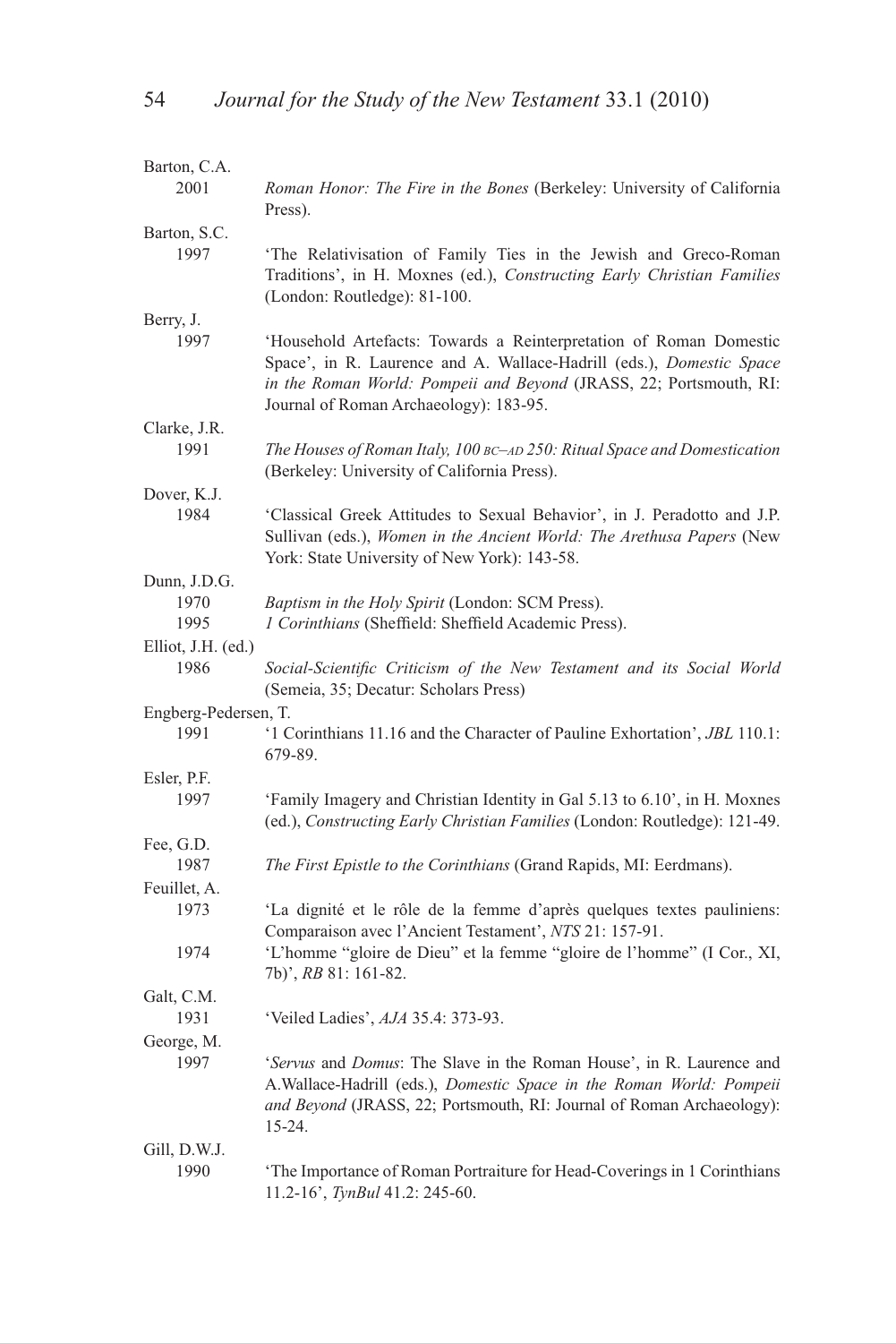| Gooch, P.D.                   |                                                                                                                                                                                                                                                                                 |
|-------------------------------|---------------------------------------------------------------------------------------------------------------------------------------------------------------------------------------------------------------------------------------------------------------------------------|
| 1993                          | Dangerous Foods: 1 Corinthians 8-10 in its Context (Waterloo, Ont.:<br>Wilfrid Laurier University Press).                                                                                                                                                                       |
| Gould, J.                     |                                                                                                                                                                                                                                                                                 |
| 1980                          | 'Law, Custom and Myth: Aspects of the Social Position of Women in<br>Classical Athens', JHS 100: 38-59.                                                                                                                                                                         |
| Grahame, M.                   |                                                                                                                                                                                                                                                                                 |
| 1997                          | 'Public and Private in the Roman House: Investigating the Social Order<br>of the Casa del Fauno', in R. Laurence and A. Wallace-Hadrill (eds.),<br>Domestic Space in the Roman World: Pompeii and Beyond (JRASS, 22;<br>Portsmouth, RI: Journal of Roman Archaeology): 137-164. |
| Gundry-Volf, J.M.             |                                                                                                                                                                                                                                                                                 |
| 1997                          | 'Gender and Creation in 1 Corinthians 11.2-16: A Study in Paul's Theological<br>Method', in J. Adna, S.J. Hafemann and O. Hofius (eds.), Evangelium,<br>Schriftauslegung, Kirche (Göttingen: Vandenhoeck & Ruprecht): 151-71.                                                   |
| Hall, D.R.                    |                                                                                                                                                                                                                                                                                 |
| 1990                          | 'A Problem of Authority', ExpTim 102: 39-42.                                                                                                                                                                                                                                    |
| Hanson, K.C., and D.E. Oakman |                                                                                                                                                                                                                                                                                 |
| 1998                          | Palestine in the Time of Jesus: Social Structures and Social Conflicts<br>(Minneapolis: Fortress Press).                                                                                                                                                                        |
| Hays, R.B.                    |                                                                                                                                                                                                                                                                                 |
| 1997                          | <i>First Corinthians</i> (Louisville, KY: John Knox Press).                                                                                                                                                                                                                     |
| Heinemann, I.                 |                                                                                                                                                                                                                                                                                 |
| 1962                          | Philons griechische und jüdische Bildung: Kulturvergleichende Untersuchungen<br>zu Philons Darstellung der jüdischen Gesetze (Hildesheim: Georg Olms).                                                                                                                          |
| Hooker, M.D.                  |                                                                                                                                                                                                                                                                                 |
| $1963 - 64$                   | "Beyond the Things which are Written": An Examination of 1 Cor IV. 6',<br>NTS 10: 127-32.                                                                                                                                                                                       |
| Horrell, D.G.                 |                                                                                                                                                                                                                                                                                 |
| 1996                          | The Social Ethos of the Corinthian Correspondence: Interests and Ideology<br>from 1 Corinthians to 1 Clement (Edinburgh: T&T Clark).                                                                                                                                            |
| Ilan, T.                      |                                                                                                                                                                                                                                                                                 |
| 1997                          | Mine and Yours Are Hers: Retrieving Women's History from Rabbinic<br>Literature (Leiden: Brill).                                                                                                                                                                                |
| Jaubert, A.                   |                                                                                                                                                                                                                                                                                 |
| $1971 - 72$                   | 'Le Voile des Femmes [I Cor XI.2-16]', NTS 18: 419-30.                                                                                                                                                                                                                          |
| Jervis, L.A.                  |                                                                                                                                                                                                                                                                                 |
| 1992                          | "But I Want you to Know ": Paul's Midrashic Intertextual Response to<br>the Corinthian Worshippers (1 Cor 11.2-16)', <i>JBL</i> 112.2: 231-46.                                                                                                                                  |
| Jewett, R.                    |                                                                                                                                                                                                                                                                                 |
| 1979<br>Joubert, S.J.         | A Chronology of Paul's Life (Philadelphia: Fortress Press).                                                                                                                                                                                                                     |
| 1995                          | 'Managing the Household: Paul as <i>Paterfamilias</i> of the Christian Household<br>Group in Corinth', in P. Esler (ed.), Modelling Early Christianity (London:<br>Routledge): 213-23.                                                                                          |
| Keener, C.S.                  |                                                                                                                                                                                                                                                                                 |
| 1993                          | 'Man and Woman', in R.P. Martin, D.G. Reid and G.F. Hawthorne (eds.),<br>Dictionary of Paul and his Letters (Leicester: IVP): 583-92.                                                                                                                                           |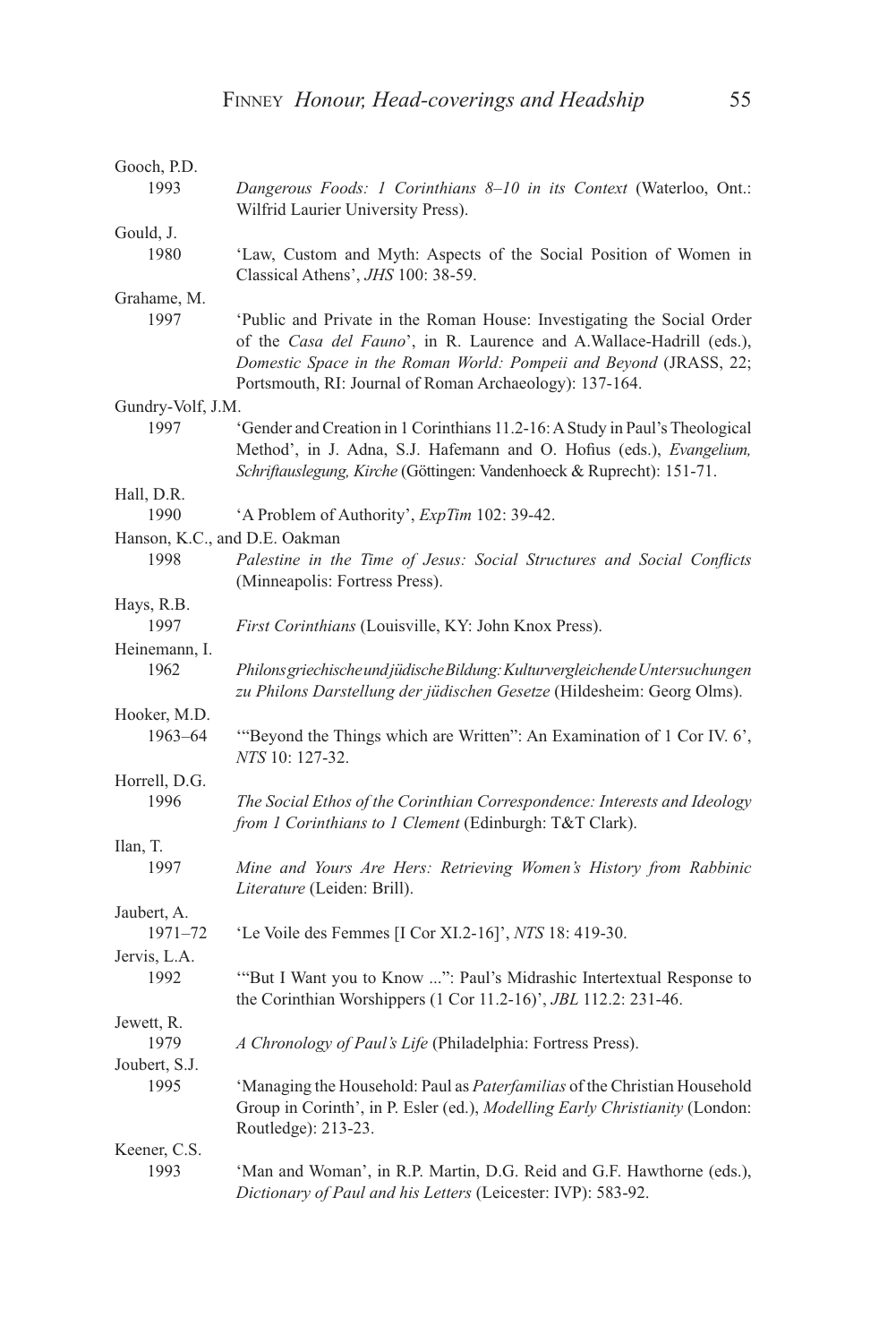| 2000                           | 'Head Coverings', in C.A. Evans and S.E. Porter (eds.), Dictionary of New<br>Testament Background (Leicester: IVP): 442-47.                                                                             |
|--------------------------------|---------------------------------------------------------------------------------------------------------------------------------------------------------------------------------------------------------|
| Kroeger, C.C.                  |                                                                                                                                                                                                         |
| 2000                           | 'Women in Greco-Roman World and Judaism', in C.A. Evans and S.E.<br>Porter (eds.), Dictionary of New Testament Background (Leicester: IVP):                                                             |
|                                | 1276-80.                                                                                                                                                                                                |
| Lassen, E.M.                   |                                                                                                                                                                                                         |
| 1997                           | 'The Roman Family: Ideal and Metaphor', in H. Moxnes (ed.), Constructing<br>Early Christian Families (London: Routledge): 103-20.                                                                       |
| Laurence, R.                   |                                                                                                                                                                                                         |
| 1997                           | 'Space and Text', in R. Laurence and A. Wallace-Hadrill (eds.), <i>Domestic</i><br>Space in the Roman World: Pompeii and Beyond (JRASS, 22; Portsmouth,<br>RI: Journal of Roman Archaeology): 7-14.     |
| Lendon, J.                     |                                                                                                                                                                                                         |
| 1997                           | Empire of Honor: The Art of Government in the Ancient World (Oxford:<br>Clarendon Press).                                                                                                               |
| Longenecker, B.W.              |                                                                                                                                                                                                         |
| 2009                           | 'Socio-Economic Profiling of the First Urban Christians' in Todd. D. Still<br>and David G. Horrell (eds.), After the First Urban Christians (London:<br>T&T Clark): 36-59.                              |
| MacDonald, M.Y.                |                                                                                                                                                                                                         |
| 1988                           | The Pauline Churches: A Socio-historical Study of Institutionalization                                                                                                                                  |
|                                | in the Pauline and Deutero-Pauline Writings (Cambridge: Cambridge<br>University Press).                                                                                                                 |
| MacMullen, R.                  |                                                                                                                                                                                                         |
| 1980                           | 'Women in Public in the Roman Empire', <i>Historia</i> 29: 209-18.                                                                                                                                      |
| 1990                           | Changes in the Roman Empire: Essays in the Ordinary (Princeton:<br>Princeton University Press).                                                                                                         |
| Malina, B.J.                   |                                                                                                                                                                                                         |
| 1993                           | Windows on the World of Jesus: Time Travel to Ancient Judea (Louisville,<br>KY: John Knox Press).                                                                                                       |
| 2001                           | New Testament World: Insights from Cultural Anthropology (3rd edn;<br>Louisville, KY: Westminster/John Knox Press).                                                                                     |
| Malina, B.J., and J.H. Neyrey  |                                                                                                                                                                                                         |
| 1996                           | Portraits of Paul: An Archaeology of Ancient Personality (Louisville, KY:<br>Westminster/John Knox Press).                                                                                              |
| Malina, B.J., and J.J. Pilch   |                                                                                                                                                                                                         |
| 2006                           | Social-Science Commentary on the Letters of Paul (Minneapolis: Fortress<br>Press).                                                                                                                      |
| Martin, D.B.                   |                                                                                                                                                                                                         |
| 1995                           | The Corinthian Body (New Haven: Yale University Press).                                                                                                                                                 |
| Massey, P.T.                   |                                                                                                                                                                                                         |
| 2007                           | 'The Meaning of κατακαλύπτω and κατά κεφαλής έχων in 1 Corinthians<br>11.2-16', NTS 53: 502-23.                                                                                                         |
| Montefiore, C.G., and H. Loewe |                                                                                                                                                                                                         |
| 1938                           | A Rabbinic Anthology (London: MacMillan & Co.).                                                                                                                                                         |
| Moxnes, H.                     |                                                                                                                                                                                                         |
| 1988                           | 'Honour, Shame and the Outside World in Paul's Letter to the Romans',<br>in J. Neusner et al. (eds.), The Social World of Formative Christianity and<br>Judaism (Philadelphia: Fortress Press): 207-18. |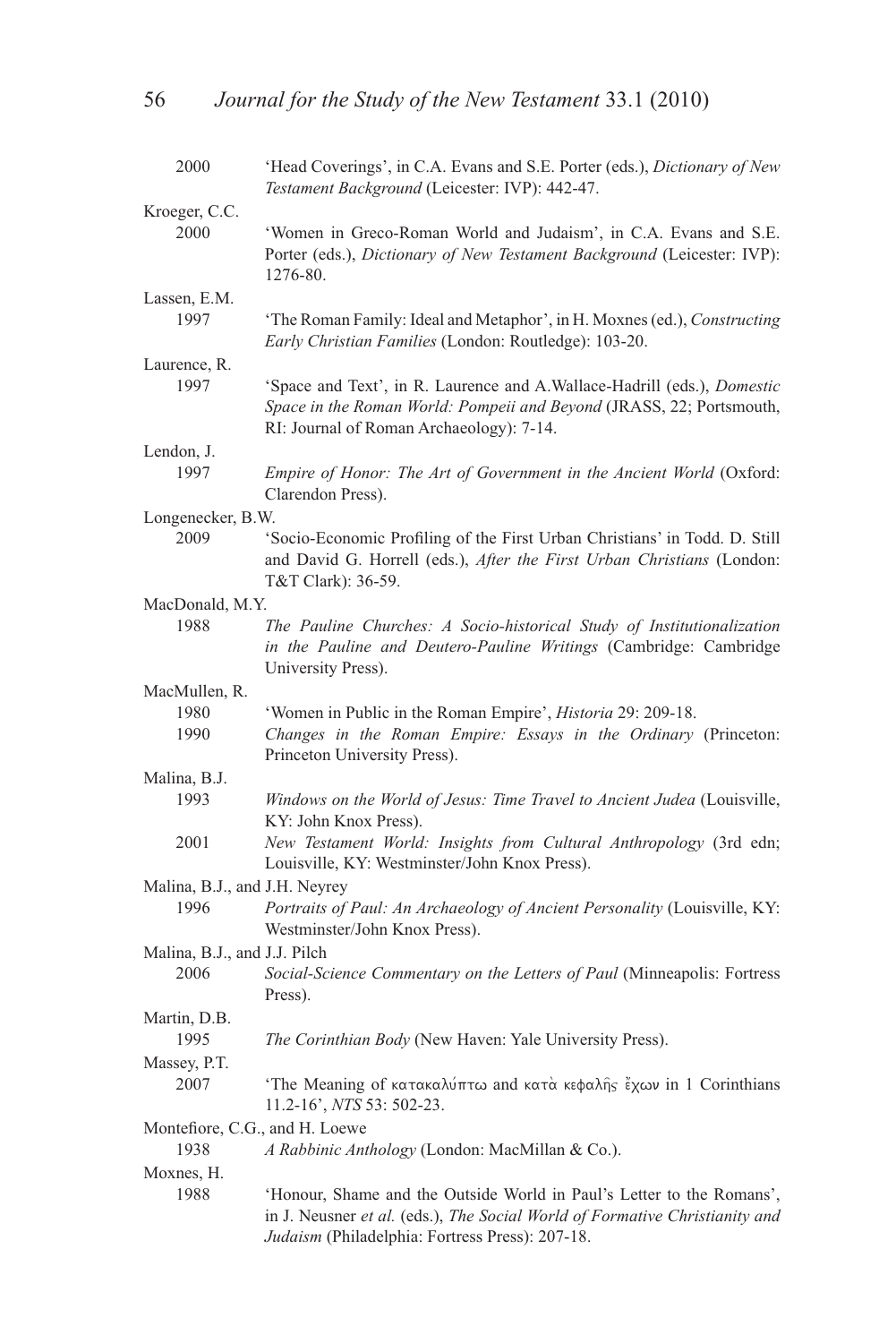| Murphy-O'Connor, J.     |                                                                                                                                                                                                           |  |
|-------------------------|-----------------------------------------------------------------------------------------------------------------------------------------------------------------------------------------------------------|--|
| 1980                    | 'Sex and Logic in 1 Corinthians 11.2-16', CBQ 42: 482-500.                                                                                                                                                |  |
| 1988                    | '1 Corinthians 11.2-16 Once Again', CBQ 50: 265-74.                                                                                                                                                       |  |
| Newton, D.N.            |                                                                                                                                                                                                           |  |
| 1998                    | Deity and Diet: The Dilemma of Sacrificial Food at Corinth (Sheffield:<br>Sheffield Academic Press).                                                                                                      |  |
| Neyrey, J.H.            |                                                                                                                                                                                                           |  |
| 1990                    | Paul in Other Words: A Cultural Reading of his Letters (Louisville, KY:<br>John Knox Press).                                                                                                              |  |
| Neyrey, J.H. (ed.)      |                                                                                                                                                                                                           |  |
| 1991                    | The Social World of Luke-Acts: Models for Interpretation (Peabody, MA:<br>Hendrickson).                                                                                                                   |  |
| Oepke, A.               |                                                                                                                                                                                                           |  |
| 1967                    | 'Καλύπτω', <i>TDNT</i> III: 556-92.                                                                                                                                                                       |  |
| Orr, D.G.               |                                                                                                                                                                                                           |  |
| 1978                    | 'Roman Domestic Religion: The Evidence of the Household Shrines',<br>ANRW II, 16.2: 1557-91.                                                                                                              |  |
| Oster, R.E., Jr         |                                                                                                                                                                                                           |  |
| 1988                    | 'When Men Wore Veils to Worship: The Historical Context of 1 Corinthians<br>11.4', NTS 34: 481-505.                                                                                                       |  |
| 1992                    | 'Use, Misuse and Neglect of Archaeological Evidence in Some Modern<br>Works on 1 Corinthians', ZNW 83: 52-73.                                                                                             |  |
| Padgett, A.             |                                                                                                                                                                                                           |  |
| 1984                    | 'Paul on Women in the Church: The Contradictions of Coiffure in 1 Corinthians<br>11.2-16', JSNT 20: 69-86.                                                                                                |  |
| Ridgeway, B.S.          |                                                                                                                                                                                                           |  |
| 1981                    | 'Sculpture from Corinth', Hesp 50: 429-35.                                                                                                                                                                |  |
| Rouselle, A.            |                                                                                                                                                                                                           |  |
| 1992                    | 'Body Politics in Ancient Rome', in G. Duby and M. Perrot (eds.), A<br>History of Women in the West. I. From Ancient Goddesses to Christian<br>Saints (Cambridge, MA: Harvard University Press): 296-337. |  |
| Sandnes, K.O.           |                                                                                                                                                                                                           |  |
| 1997                    | 'Equality within Patriarchal Structures', in H. Moxnes (ed.), Constructing<br>Early Christian Families (London: Routledge): 150-65.                                                                       |  |
| Schrage, W.             |                                                                                                                                                                                                           |  |
| 1995                    | Der erste Brief an die Korinther (EKKNT, 7.2; Neukirchen-Vluyn:<br>Neukirchener Verlag).                                                                                                                  |  |
| Stansell, G.<br>2002    | 'Hair in the Hebrew Bible: A Cross-cultural Perspective on Body Symbolism'<br>(unpublished paper delivered to the Context Group, Philadelphia).                                                           |  |
| Theissen, G.            |                                                                                                                                                                                                           |  |
| 1987                    | Psychological Aspects of Pauline Theology (Philadelphia: Fortress Press).                                                                                                                                 |  |
| Thiselton, A.C.<br>2000 | The First Epistle to the Corinthians (Grand Rapids, MI: Eerdmans).                                                                                                                                        |  |
| Thompson, C.L.          |                                                                                                                                                                                                           |  |
| 1988                    | 'Hairstyles, Head-coverings, and St Paul: Portraits from Roman Corinth',<br><i>BA</i> 51: 99-115.                                                                                                         |  |
| Tomson, P.J.            |                                                                                                                                                                                                           |  |
| 1990                    | Paul and the Jewish Law: Halakha in the Letters of the Apostle to the<br>Gentiles (Minneapolis: Fortress Press).                                                                                          |  |